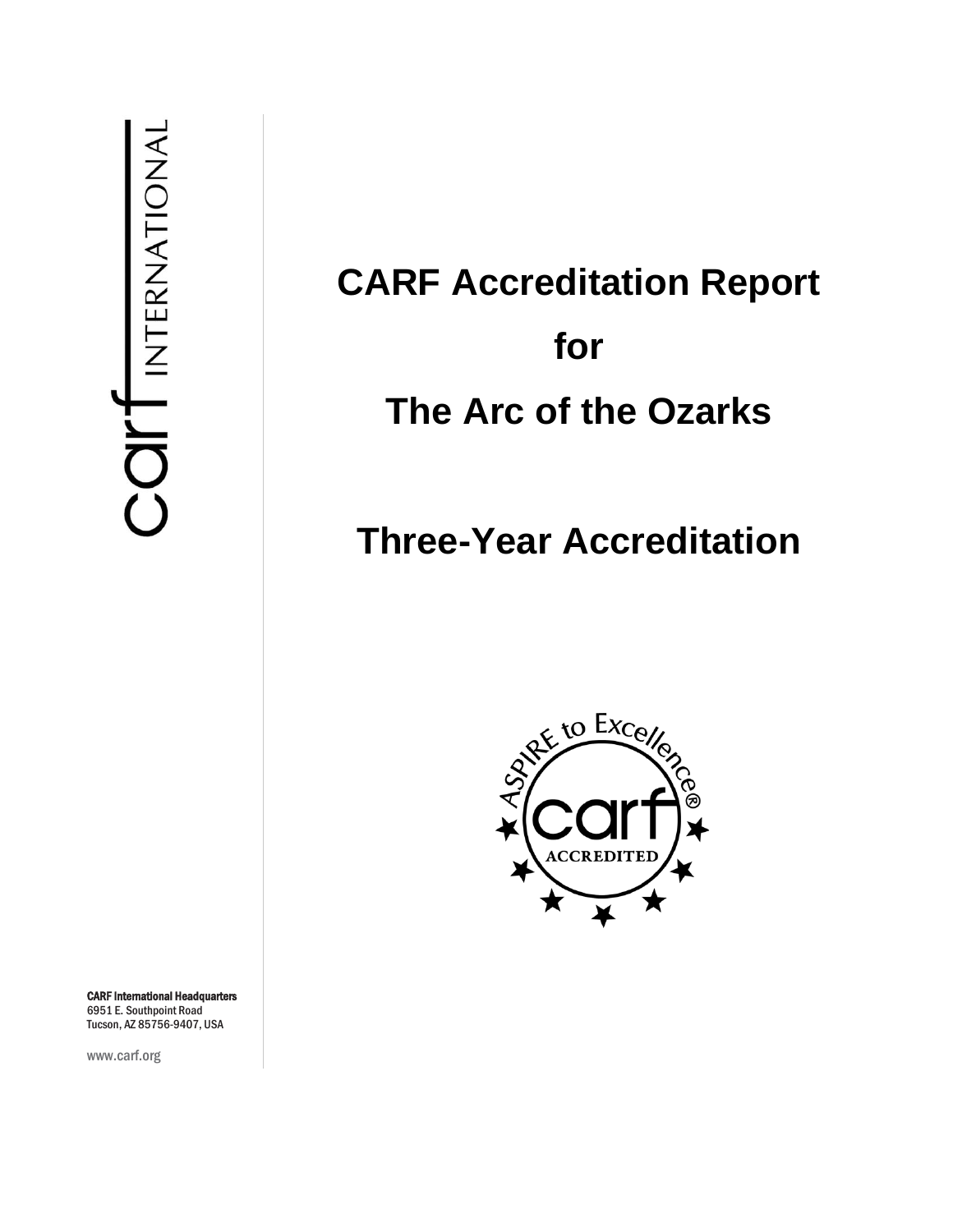## **Contents**

[Executive Summary](#page-3-0) [Survey Details](#page-4-0) [Survey Participants](#page-4-1) **[Survey Activities](#page-4-2)** [Program\(s\)/Service\(s\) Surveyed](#page-5-0) [Representations and Constraints](#page-5-1) **[Survey Findings](#page-5-2)** [Program\(s\)/Service\(s\) by Location](#page-29-0)

### **About CARF**

CARF is an independent, nonprofit accreditor of health and human services, enhancing the lives of persons served worldwide.

The accreditation process applies CARF's internationally recognized standards during a site survey conducted by peer surveyors. Accreditation, however, is an ongoing process that distinguishes a provider's service delivery and signals to the public that the provider is committed to continuous performance improvement, responsive to feedback, and accountable to the community and its other stakeholders.

CARF accreditation promotes providers' demonstration of value and Quality Across the Lifespan® of millions of persons served through application of rigorous organizational and program standards organized around the ASPIRE to Excellence® continuous quality improvement framework. CARF accreditation has been the recognized benchmark of quality health and human services for more than 50 years.

For more information or to contact CARF, please visit [www.carf.org/contact-us.](http://www.carf.org/contact-us)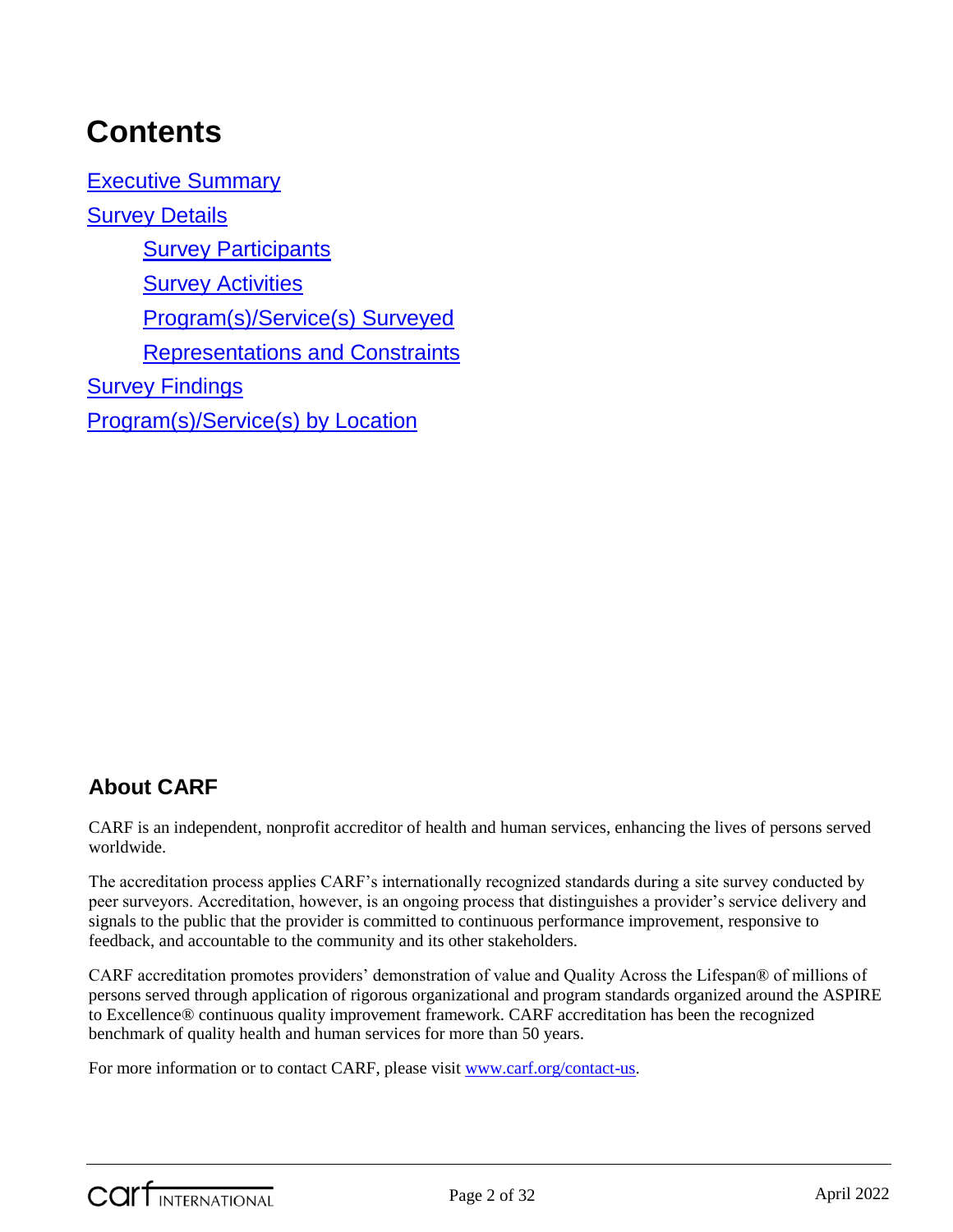#### **Organization**

The Arc of the Ozarks 1501 East Pythian Street Springfield, MO 65802

#### **Organizational Leadership**

Michael Powers, President/CEO Tiara Slack, VP of Quality Management

#### **Survey Number**

153632

#### **Survey Date(s)**

February 16, 2022–February 18, 2022

#### **Surveyor(s)**

Staci L. Nevels, MBA, Administrative Tamara Trujillo, Program Pamela McDowell, Program Sara Case, Program

#### **Program(s)/Service(s) Surveyed**

Behavioral Consultation Services Community Employment Services: Employment Supports Community Employment Services: Job Development Community Housing Community Housing (Autism Spectrum Disorder-Adults) Community Integration Community Integration (Autism Spectrum Disorder-Adults) Services for Children and Youth: Child and Adolescent Services Services for Children and Youth: Child and Adolescent Services (Autism Spectrum Disorder-Children and Adolescents) Supported Living Supported Living (Autism Spectrum Disorder-Adults) Transition Services *Governance Standards Applied*

#### **Previous Survey**

February 13, 2019–February 15, 2019 Three-Year Accreditation

### **Accreditation Decision**

**Three-Year Accreditation Expiration: March 31, 2025**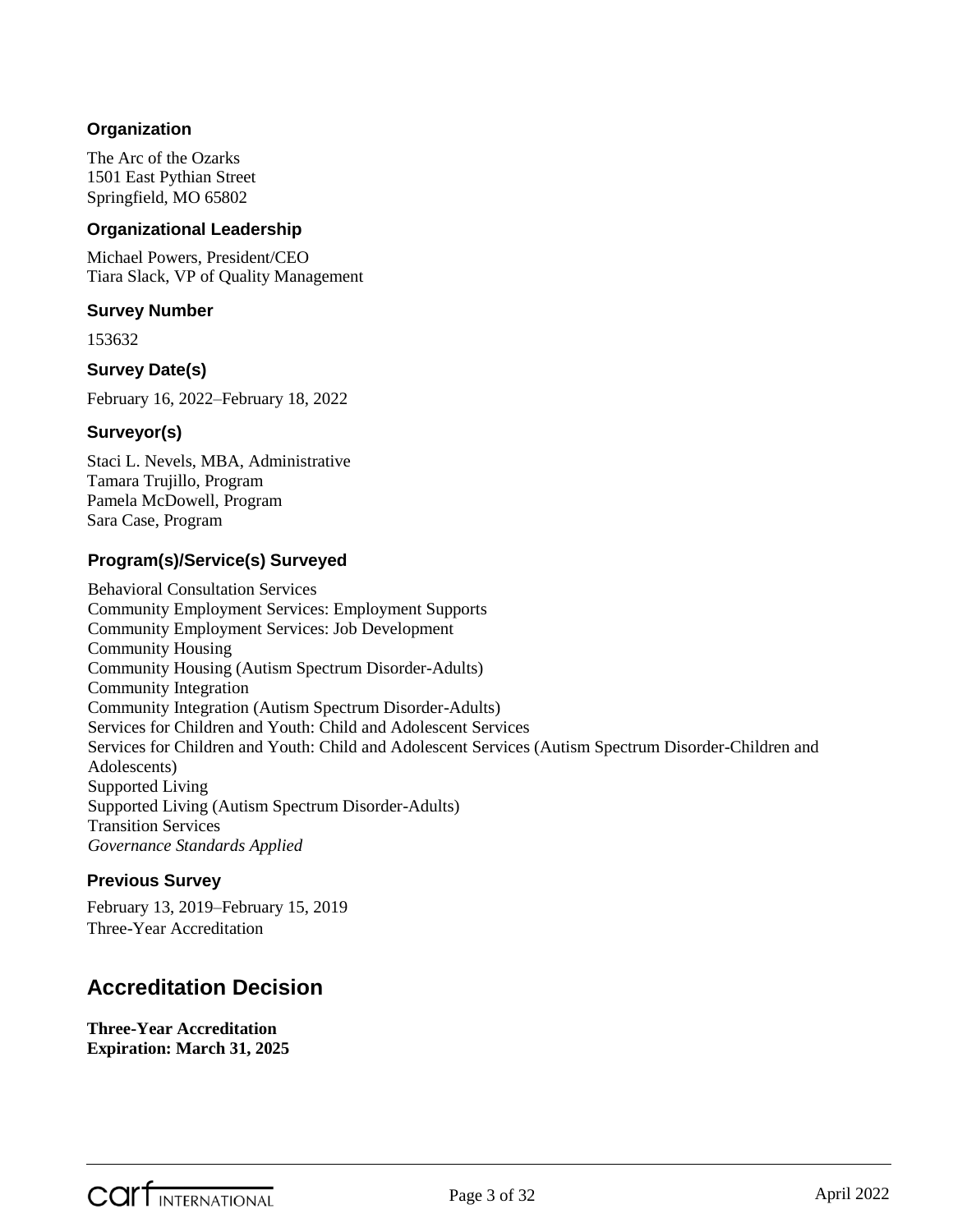## <span id="page-3-0"></span>**Executive Summary**

This report contains the findings of CARF's site survey of The Arc of the Ozarks conducted February 16, 2022– February 18, 2022. This report includes the following information:

- Documentation of the accreditation decision and the basis for the decision as determined by CARF's consideration of the survey findings.
- Identification of the specific program(s)/service(s) and location(s) to which this accreditation decision applies.
- Identification of the CARF surveyor(s) who conducted the survey and an overview of the CARF survey process and how conformance to the standards was determined.
- **Feedback on the organization's strengths and recognition of any areas where the organization demonstrated** exemplary conformance to the standards.
- Documentation of the specific sections of the CARF standards that were applied on the survey.
- Recommendations for improvement in any areas where the organization did not meet the minimum requirements to demonstrate full conformance to the standards.
- Any consultative suggestions documented by the surveyor(s) to help the organization improve its program(s)/service(s) and business operations.

### **Accreditation Decision**

On balance, The Arc of the Ozarks demonstrated substantial conformance to the standards. As an organization, The Arc of the Ozarks is committed to high standards and continuous improvement. The organization's performance measurement and management system interconnects with its business functions and service delivery. The Arc of the Ozarks is committed to providing evidence-based models that are proven to be effective in promoting personal growth and development by incorporating technology into programs that greatly improve the quality of life of the clients served. Clients, caregivers, and guardians are happy with the services provided. Referral sources express high satisfaction with the organization's communication and deliverables. The organization promotes independence as a core value, and the leadership and staff embrace this philosophy and demonstrate a commitment to creating the most independent and inclusive services possible for the clients.

The Arc of the Ozarks appears likely to maintain and/or improve its current method of operation and demonstrates a commitment to ongoing quality improvement.

**The Arc of the Ozarks has earned a Three-Year Accreditation.** The leadership team and staff are complimented and congratulated for this achievement. In order to maintain this accreditation, throughout the term of accreditation, the organization is required to:

- Submit annual reporting documents and other required information to CARF, as detailed in the Accreditation Policies and Procedures section in the standards manual.
- Maintain ongoing conformance to CARF's standards, satisfy all accreditation conditions, and comply with all accreditation policies and procedures, as they are published and made effective by CARF.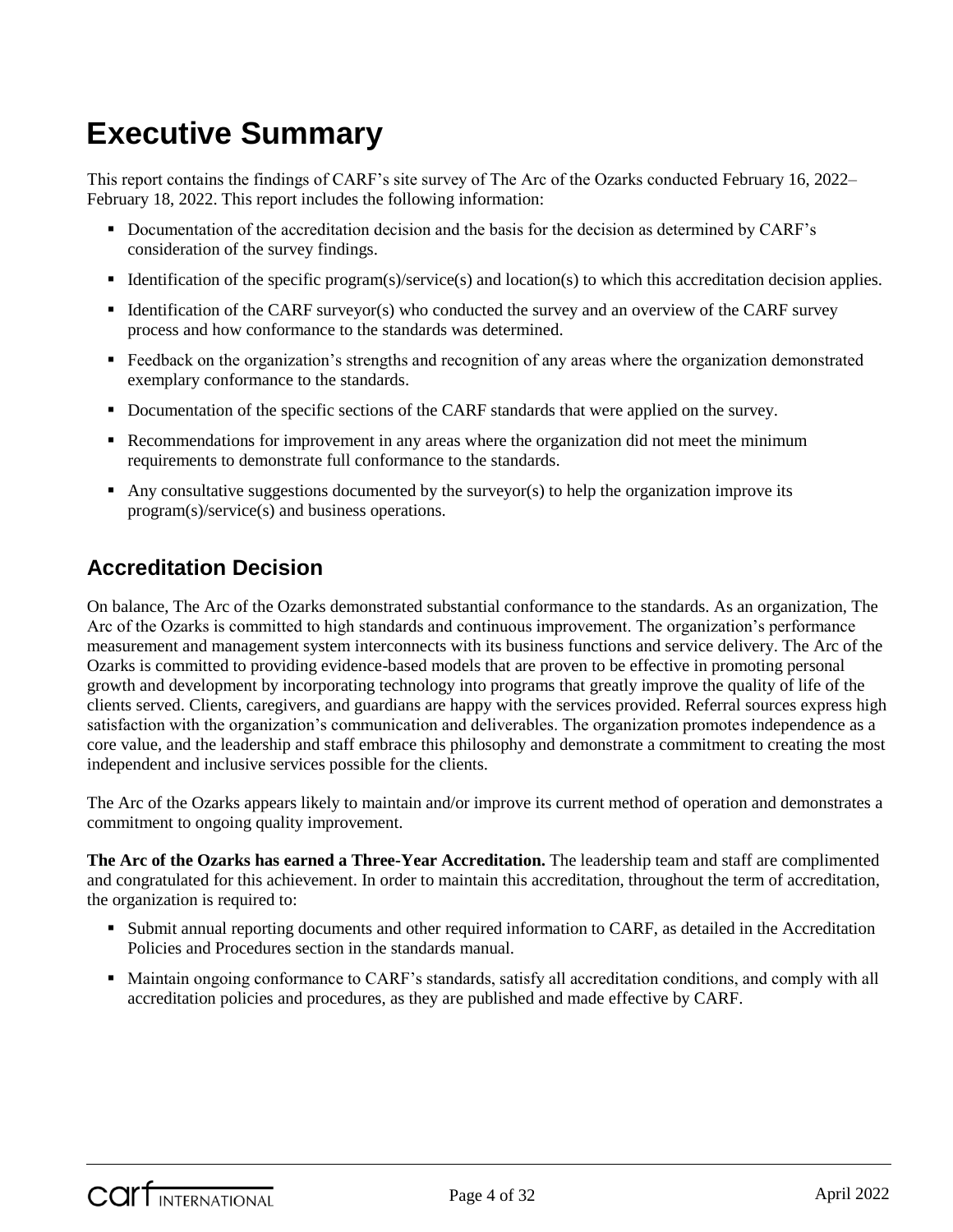## <span id="page-4-0"></span>**Survey Details**

### <span id="page-4-1"></span>**Survey Participants**

The survey of The Arc of the Ozarks was conducted by the following CARF surveyor(s):

- Staci L. Nevels, MBA, Administrative
- Tamara Trujillo, Program
- Pamela McDowell, Program
- Sara Case, Program

CARF considers the involvement of persons served to be vital to the survey process. As part of the accreditation survey for all organizations, CARF surveyors interact with and conduct direct, confidential interviews with consenting current and former persons served in the program(s)/service(s) for which the organization is seeking accreditation. In addition, as applicable and available, interviews may be conducted with family members and/or representatives of the persons served such as guardians, advocates, or members of their support system.

Interviews are also conducted with individuals associated with the organization, as applicable, which may include:

- The organization's leadership, such as board members, executives, owners, and managers.
- Business unit resources, such as finance and human resources.
- **Personnel who serve and directly interact with persons served in the program(s)/service(s) for which the** organization is seeking accreditation.
- Other stakeholders, such as referral sources, payers, insurers, and fiscal intermediaries.
- Community constituents and governmental representatives.

### <span id="page-4-2"></span>**Survey Activities**

Achieving CARF accreditation involves demonstrating conformance to the applicable CARF standards, evidenced through observable practices, verifiable results over time, and comprehensive supporting documentation. The survey of The Arc of the Ozarks and its program(s)/service(s) consisted of the following activities:

- Confidential interviews and direct interactions, as outlined in the previous section.
- Direct observation of the organization's operations and service delivery practices.
- Observation of the organization's location(s) where services are delivered.
- Review of organizational documents, which may include policies; plans; written procedures; promotional materials; governing documents, such as articles of incorporation and bylaws; financial statements; and other documents necessary to determine conformance to standards.
- Review of documents related to program/service design, delivery, outcomes, and improvement, such as program descriptions, records of services provided, documentation of reviews of program resources and services conducted, and program evaluations.
- Review of records of current and former persons served.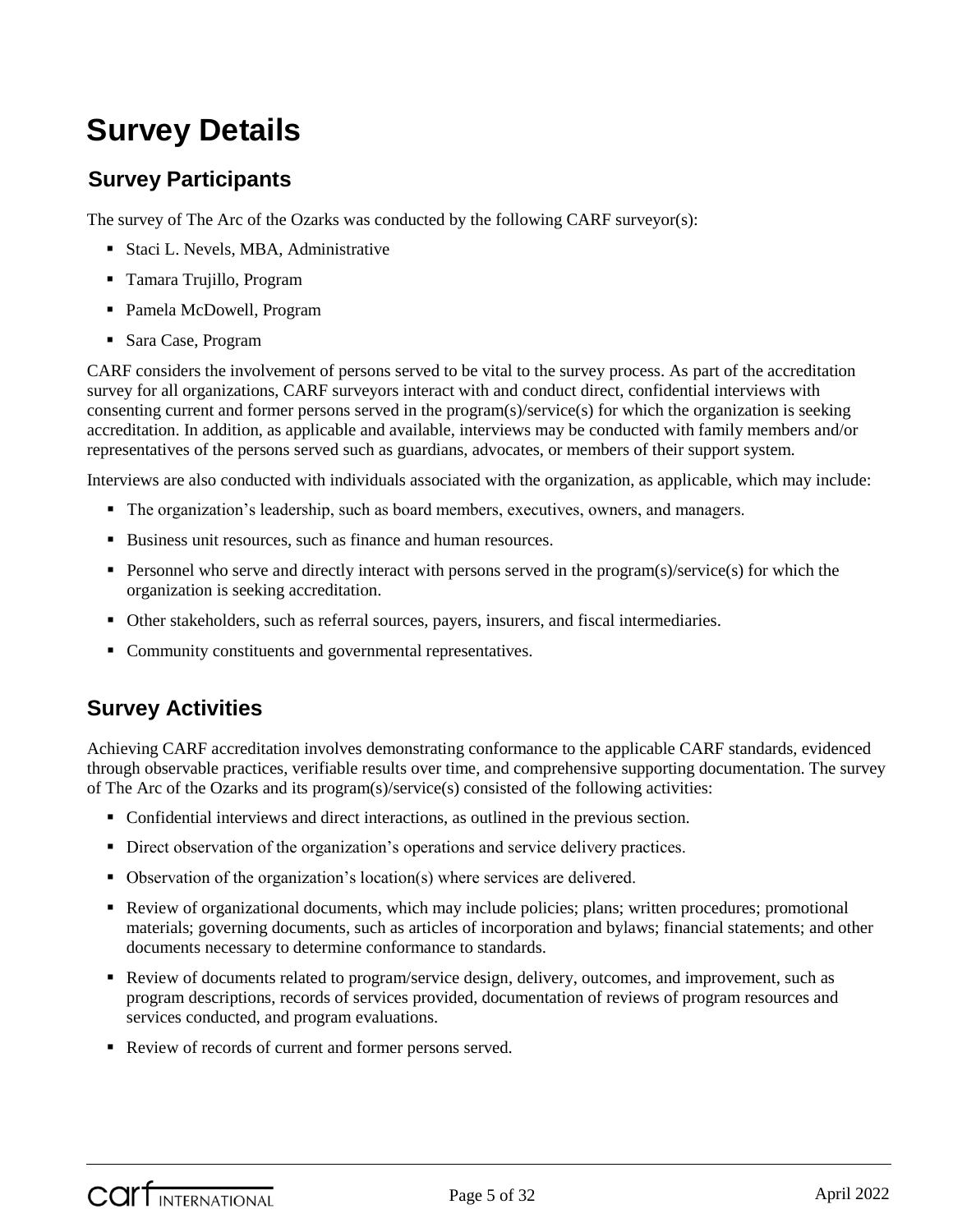### <span id="page-5-0"></span>**Program(s)/Service(s) Surveyed**

The survey addressed by this report is specific to the following program $(s)/\text{service}(s)$ :

- **Behavioral Consultation Services**
- Community Employment Services: Employment Supports
- Community Employment Services: Job Development
- Community Housing
- Community Housing (Autism Spectrum Disorder-Adults)
- Community Integration
- Community Integration (Autism Spectrum Disorder-Adults)
- Services for Children and Youth: Child and Adolescent Services
- Services for Children and Youth: Child and Adolescent Services (Autism Spectrum Disorder-Children and Adolescents)
- Supported Living
- **Supported Living (Autism Spectrum Disorder-Adults)**
- **Transition Services**
- *Governance Standards Applied*

A list of the organization's accredited program(s)/service(s) by location is included at the end of this report.

### <span id="page-5-1"></span>**Representations and Constraints**

The accreditation decision and survey findings contained in this report are based on an on-balance consideration of the information obtained by the surveyor(s) during the site survey. Any information that was unavailable, not presented, or outside the scope of the survey was not considered and, had it been considered, may have affected the contents of this report. If at any time CARF subsequently learns or has reason to believe that the organization did not participate in the accreditation process in good faith or that any information presented was not accurate, truthful, or complete, CARF may modify the accreditation decision, up to and including revocation of accreditation.

## <span id="page-5-2"></span>**Survey Findings**

This report provides a summary of the organization's strengths and identifies the sections of the CARF standards that were applied on the survey and the findings in each area. In conjunction with its evaluation of conformance to the specific program/service standards, CARF assessed conformance to its business practice standards, referred to as Section 1. ASPIRE to Excellence, which are designed to support the delivery of the program(s)/service(s) within a sound business operating framework to promote long-term success.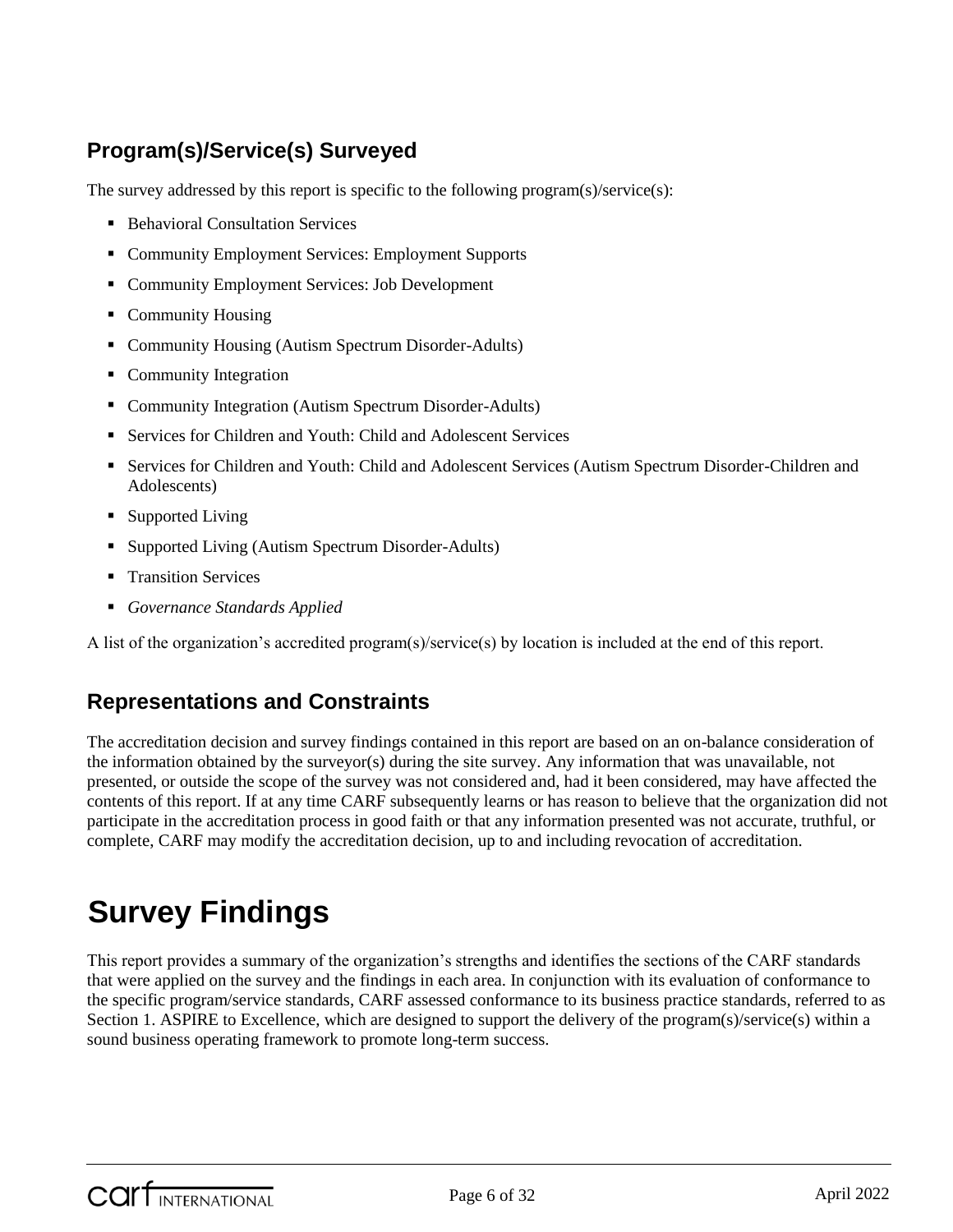The specific standards applied from each section vary based on a variety of factors, including, but not limited to, the scope(s) of the program(s)/service(s), population(s) served, location(s), methods of service delivery, and survey type. Information about the specific standards applied on each survey is included in the standards manual and other instructions that may be provided by CARF.

### **Areas of Strength**

CARF found that The Arc of the Ozarks demonstrated the following strengths:

- The organization's vision is "to empower children, youth, and adults to achieve fulfilling lives, make independent decisions, and participate in the community." The high degree of excellence is demonstrated by the quality framework of the organization's business functions and service delivery. This is attributed to the guidance provided by the CEO and executive leadership team, who are committed to changing the narrative by having a seat at the table and knowing legislators on a first name basis. The team's commitment to enhancing services for clients resulted in a significant pay rate increase for staff and improved staff retention.
- The board of directors represents the essential qualities, skills, and talents of an effective board. The organization is committed to building the board's governance capacity by offering a thorough orientation that includes, but is not limited to, the strategic direction, financial aspects, and how the board manages its own performance.
- The Arc of the Ozarks has incorporated technology into its programs, which has improved the lives of the clients served. There is increased confidence in clients who live independently or now have alone time with the implementation of assistive technology. The use of assistive technology is based on the needs of the clients, such as cameras for emergency situations, sensors that set off alerts for staff (e.g., when a door opens or shuts), tablets that are used to remotely turn on/off appliances and TVs, and a camera to see who is at the door.
- The Arc of the Ozarks has a robust performance measurement and management system. Each department has key performance indicators, including program growth, productivity, training compliance, and employee retention, to make certain that business functions and service delivery are efficient, effective, and relevant. It is evident that the organization utilizes its performance measurement and management data for continuous quality improvement.
- A referral source interviewed shared a high rate of satisfaction with the organization.
- The Arc of the Ozarks encourages and cultivates an environment where staff members at all levels are given opportunities to develop and expand their skills. The Growth Academy is a leadership development program that provides opportunities for staff members to enhance their skills in the areas of communication, conflict resolution, engagement, and crucial conversations.
- In order for the organization to ensure consistent services, it cross trains staff to support clients at their employment sites. The organization is commended on this effort, as it gives clients the assurance that the organization will be there to support them, no matter what is happening at the staffing level.
- The Arc of the Ozarks is extremely active in its local communities. Some of these activities have included designing and building a fully accessible park, being invited to be a partner at the Life360 building that will offer wraparound services through multiple nonprofit partnerships, and partnering with the schools to educate students/parents on resources that the organization has to offer. Through its continuous presence in the local communities, the organization has been able to develop multiple employment sites for clients that want to work.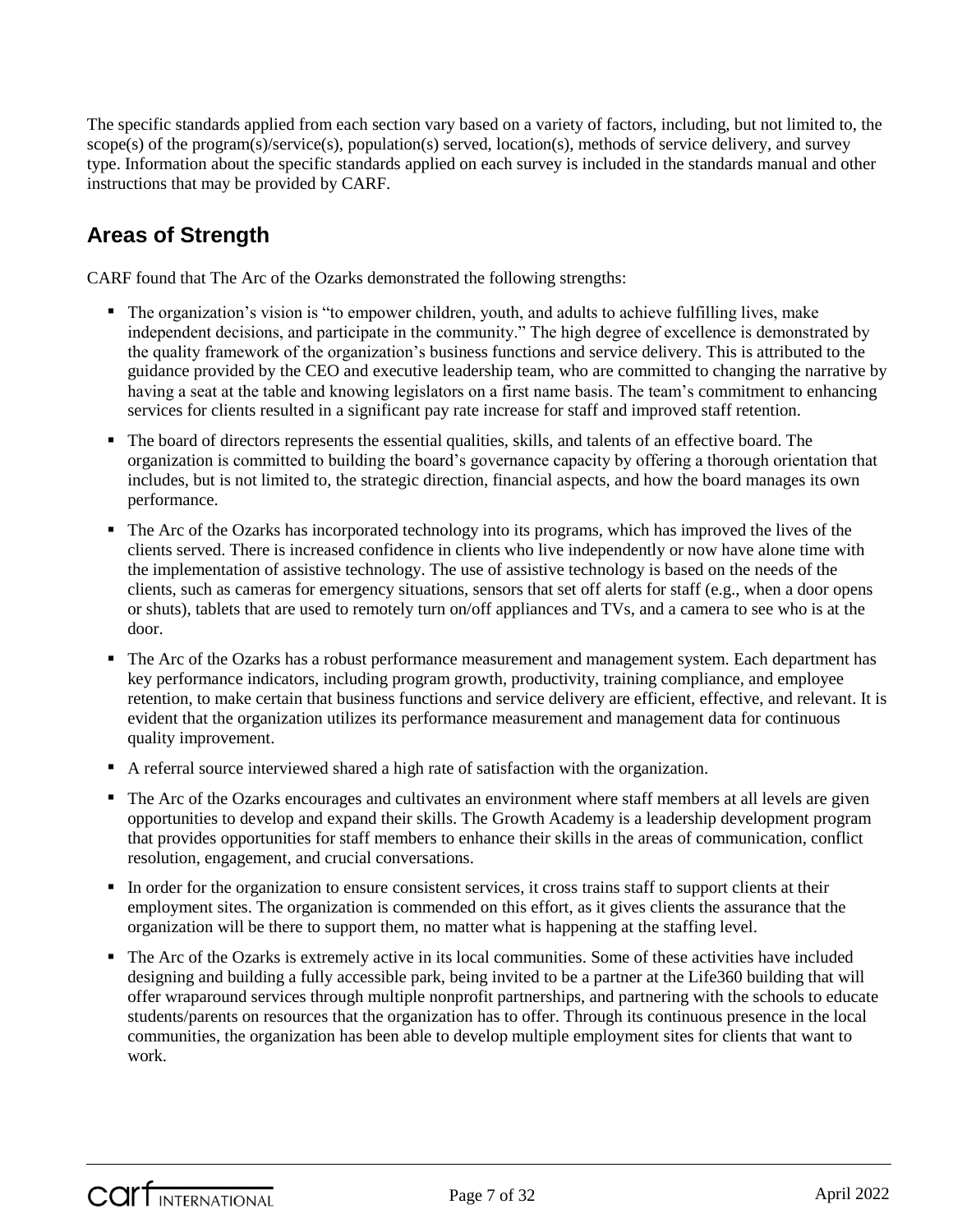- The organization has created multiple programs to help circumvent the staffing shortages caused by the COVID-19 pandemic. Some of these creative efforts include hire-on bonuses, referral bonuses, friendly competitions throughout the organization for employee referrals, and increasing wages (when possible). The organization shows true dedication to staff and clients by ensuring that everyone who works for the organization wants to stay. This creates consistency for services with the clients.
- The food truck is a new line of business for the organization. With this investment, it has created a safe environment for clients to learn work skills and is providing community interaction at local events. The organization even had a wonderful success where a client moved into community employment after learning basic work skills on the food truck. The organization is commended for its risk tolerance to create a new opportunity that is extremely creative and innovative.
- The Summer Work Experience Program is a great program to help students learn work skills. Through a partnership with Vocational Rehabilitation, the organization is able to offer paid work experiences at various employment sites. The organization shows great care and compassion toward the school-aged clients to ensure that they are familiar with community services and have work skills before they graduate high school and enter the adult world.
- The organization is recognized for its great accomplishments with community employment. Clients reported happiness with their jobs and the support received from the job coaches. Each job is personalized to the client's interests with customized hours/days that work for the client.
- Caregivers and guardians are very happy with services provided by The Arc of the Ozarks. Many commented on how well services are provided. They noted that their loved ones would not be working without the help of the organization. More than two stakeholders commented that "the organization is absolutely fantastic."
- The Arc of the Ozarks has developed many unique community partnerships. The initiatives with these partners has resulted in significant changes. One of the partners is HOME Team, which is a nonprofit organization advocating affordable and accessible housing. The Arc of the Ozarks also developed a relationship with the local college and university physical education departments. Students in the physical education department provided a one-to-one activity with clients served. In the fall of 2021, adaptive physical education became a requirement for graduation.
- The Critical Incident Review Committee shares information with the staff in the residential programs. The results of the reviews create a documented crisis cycle for each client served. This information is posted in the home for all staff to review and follow the appropriate interventions. This helps to minimize what otherwise may become an escalating situation.
- The Arc of the Ozarks provides state-of-the-art, progressive, and meaningful services to clients. Its many partnerships make the organization a true resource for individuals/families looking for services. Its innovations and practices make it a transformative leader in the industry.
- The Arc of the Ozarks provides an abundance of training opportunities and resources not only for clients served and their circle of support but also for the staff that support them. Resources on work burnout, compassion fatigue, stress management, self-esteem, etc., help support the staff members to perform at their best, especially during the pandemic.
- The Arc of the Ozarks has talented, enthusiastic, dedicated staff members who go above and beyond in support of the agency's mission and vision. Many staff members work closely with community partners to ensure continuity of services and resources.
- The educational/recreation program provides summer camp and Saturday activities. Working collaboratively with families, school systems, individual education plans, and the community, this program provides multiple recreational and community inclusion activities. The pandemic closures did not curtail efforts to engage clients in creative activities. Drive-through activities and virtual field trips were provided to support clients who could not attend in person.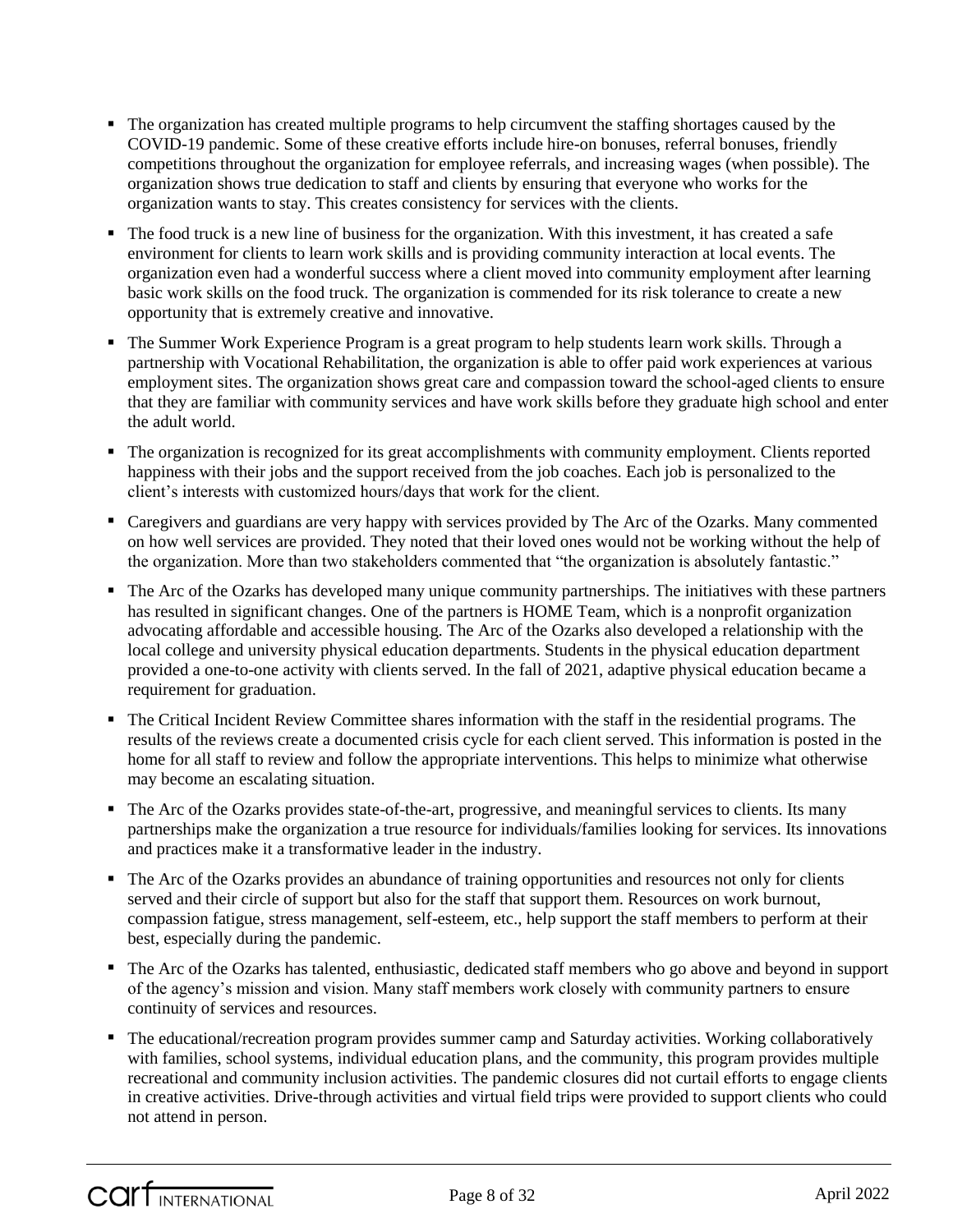- Rivendale, an alternative to public education for clients living with autism and other disabilities, provides exceptional and meaningful training opportunities for the clients served. Based on referrals, the program works collaboratively with the school district to provide opportunities for clients to learn skills so that they may participate more appropriately in their day-to-day activities. Behavioral data indicate much success with the program's efforts. Of note is a chef-led cooking class where clients that graduate get a chef's coat. Staff members are also part of the experience with the "fill my bucket" initiative. Staff members have an opportunity to praise other staff members by placing a compliment in another staff's "bucket" at any time.
- Undeterred by a tornado that damaged the building, the Joplin location has been able to rebuild and continue to provide purposeful services for persons living with disabilities. With the support of staff members and community partners, clients receive individualized training and have opportunities to engage in music therapy and the Special Olympics. The program even built a tornado shelter and currently uses it for tornado drills.
- **Cornerstone Psychological Services provides therapeutic services based on individual needs through** tremendously talented clinicians. The program is ahead of the industry curve by proposing to be a hub to conduct diagnostic assessments for individuals who may be living with autism or other disabilities. Based on data research, The Arc of the Ozarks has determined that the impact on individuals living with undiagnosed disabilities has a significant economic impact on the family and the community. Using best and promising practices and clinical outcomes, the organization believes that this assessment service will have a positive impact for individuals living with disabilities as well as the community.
- The applied behavior analysis program has strong leadership and extremely talented professionals that work collaboratively with organizational team members and community partners to provide services that have a positive impact on the client and the client's circle of support. The organization's data-driven efforts guide the team to work efficiently in helping the client, family, and staff that support them.
- Local colleges and universities have worked closely with The Arc of the Ozarks to provide interns, who often request to complete their practicums with the organization. This collaboration has yielded talented and permanent applied behavior analysts that have made a positive impact on the agency.
- Families and guardians spoke highly of The Arc of the Ozarks, stating that, because of the services provided, their family members have become more independent, have become more responsible in their daily lives, have developed friendships with peers, and have developed social networks. Families also stated that the welltrained and responsive staff members helped them create a positive home environment to sustain skill development and positive behavior.
- The Arc of the Ozarks has a dynamic advocacy team that not only serves clients receiving services from the organization but also the greater community. The team presents information and strategies to local businesses, schools, and emergency personnel in order to prepare for and provide a positive experience for persons with autism spectrum disorder (ASD) and their families. Wings for Autism® provides individuals with ASD and their families an opportunity to prepare for an experience at the airport, including boarding the airplane. The advocacy team is on hand when clients/families receives an autism diagnosis and lends its expertise in order to help them develop their own advocacy skills and a greater understanding of self-determination.

### **Opportunities for Quality Improvement**

The CARF survey process identifies opportunities for continuous improvement, a core concept of "aspiring to excellence." This section of the report lists the sections of the CARF standards that were applied on the survey, including a description of the business practice area and/or the specific program(s)/service(s) surveyed and a summary of the key areas addressed in that section of the standards.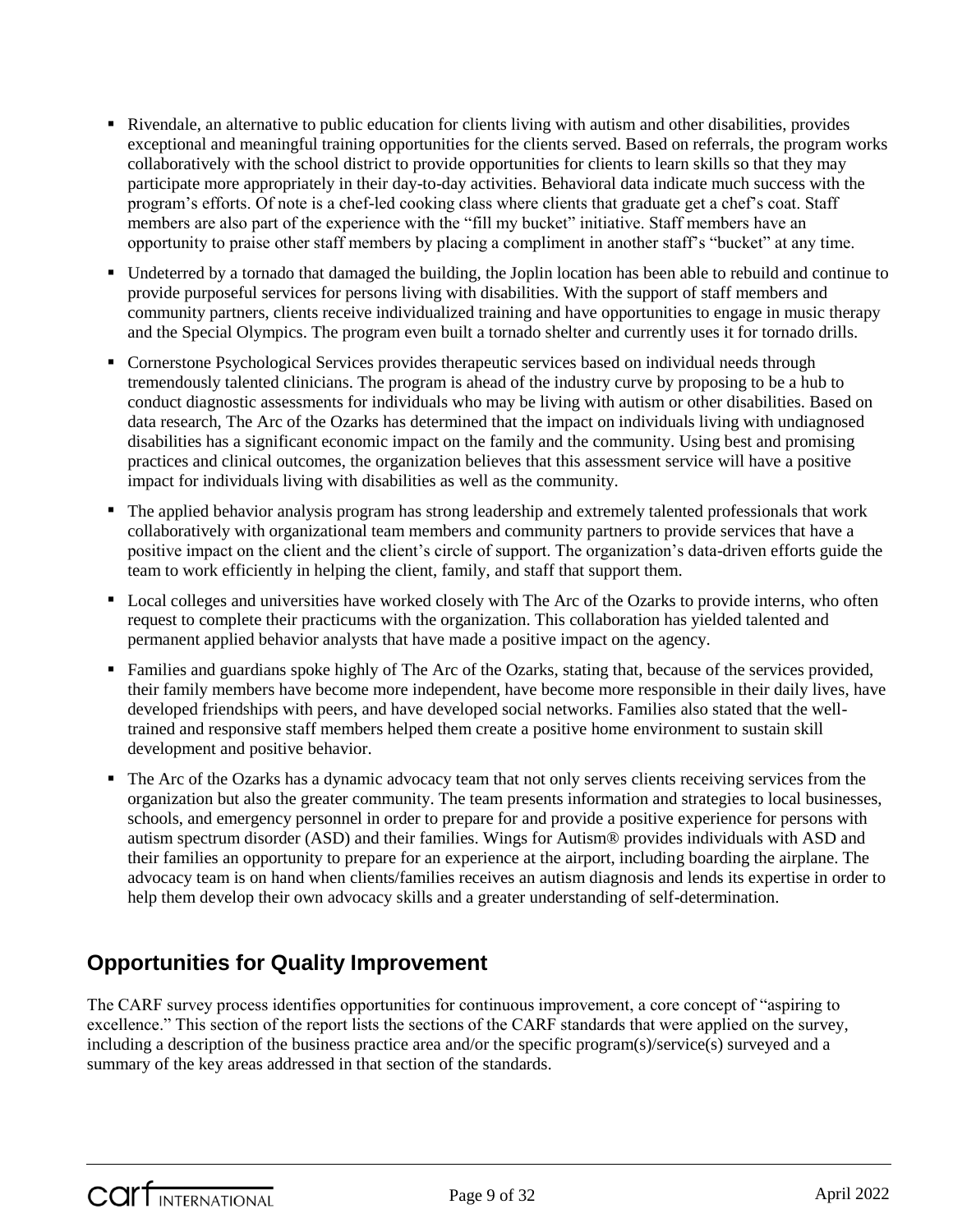In this section of the report, a recommendation identifies any standard for which CARF determined that the organization did not meet the minimum requirements to demonstrate full conformance. The Arc of the Ozarks received no recommendations from this survey. This accomplishment is achieved on approximately 3 percent of CARF surveys.

In addition, consultation may be provided for areas of or specific standards where the surveyor(s) documented suggestions that the organization may consider to improve its business or service delivery practices. Note that consultation may be offered for areas of specific standards that do not have any recommendations. Such consultation does not indicate nonconformance to the standards; it is intended to offer ideas that the organization might find helpful in its ongoing quality improvement efforts. The organization is not required to address consultation.

When CARF surveyors visit an organization, their role is that of independent peer reviewers, and their goal is not only to gather and assess information to determine conformance to the standards, but also to engage in relevant and meaningful consultative dialogue. Not all consultation or suggestions discussed during the survey are noted in this report. The organization is encouraged to review any notes made during the survey and consider the consultation or suggestions that were discussed.

During the process of preparing for a CARF accreditation survey, an organization may conduct a detailed selfassessment and engage in deliberations and discussions within the organization as well as with external stakeholders as it considers ways to implement and use the standards to guide its quality improvement efforts. The organization is encouraged to review these discussions and deliberations as it considers ways to implement innovative changes and further advance its business and service delivery practices.

## **Section 1. ASPIRE to Excellence®**

### **1.A. Leadership**

#### **Description**

CARF-accredited organizations identify leadership that embraces the values of accountability and responsibility to the individual organization's stated mission. The leadership demonstrates corporate social responsibility.

#### **Key Areas Addressed**

- Leadership structure and responsibilities
- Person-centered philosophy
- Organizational guidance
- Leadership accessibility
- Cultural competency and diversity
- Corporate responsibility
- Organizational fundraising, if applicable

#### **Recommendations**

There are no recommendations in this area.

### **1.B. Governance (Optional)**

#### **Description**

The governing board should provide effective and ethical governance leadership on behalf of its owners'/stakeholders' interest to ensure that the organization focuses on its purpose and outcomes for persons served, resulting in the organization's long-term success and stability. The board is responsible for ensuring that the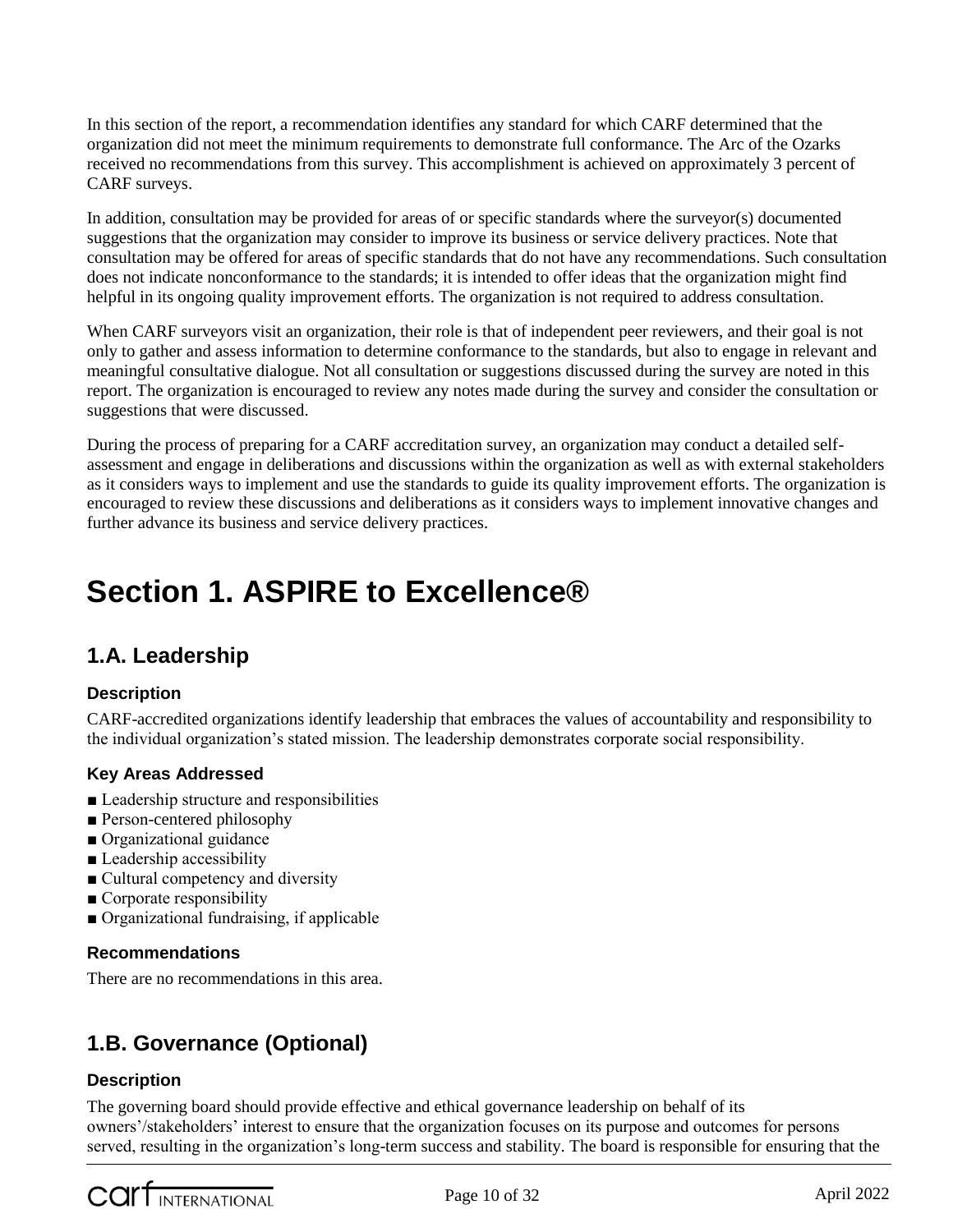organization is managed effectively, efficiently, and ethically by the organization's executive leadership through defined governance accountability mechanisms. These mechanisms include, but are not limited to, an adopted governance framework defined by written governance policies and demonstrated practices; active and timely review of organizational performance and that of the executive leadership; and the demarcation of duties between the board and executive leadership to ensure that organizational strategies, plans, decisions, and actions are delegated to the resource that would best advance the interests and performance of the organization over the long term and manage the organization's inherent risks. The board has additional responsibilities under the domain of public trust, and as such, it understands its corporate responsibility to the organization's employees, providers, suppliers, and the communities it serves.

#### **Key Areas Addressed**

- Ethical, active, and accountable governance
- Board selection, orientation, development, leadership, structure, and performance
- Linkage between governance and executive leadership
- Board meetings and committee work
- Executive leadership development, evaluation, and compensation

#### **Recommendations**

There are no recommendations in this area.

### **1.C. Strategic Planning**

#### **Description**

CARF-accredited organizations establish a foundation for success through strategic planning focused on taking advantage of strengths and opportunities and addressing weaknesses and threats.

#### **Key Areas Addressed**

- Environmental considerations
- Strategic plan development, implementation, and periodic review

#### **Recommendations**

There are no recommendations in this area.

### **1.D. Input from Persons Served and Other Stakeholders**

#### **Description**

CARF-accredited organizations continually focus on the expectations of the persons served and other stakeholders. The standards in this subsection direct the organization's focus to soliciting, collecting, analyzing, and using input from all stakeholders to create services that meet or exceed the expectations of the persons served, the community, and other stakeholders.

#### **Key Areas Addressed**

- Collection of input from persons served, personnel, and other stakeholders
- Integration of input into business practices and planning

#### **Recommendations**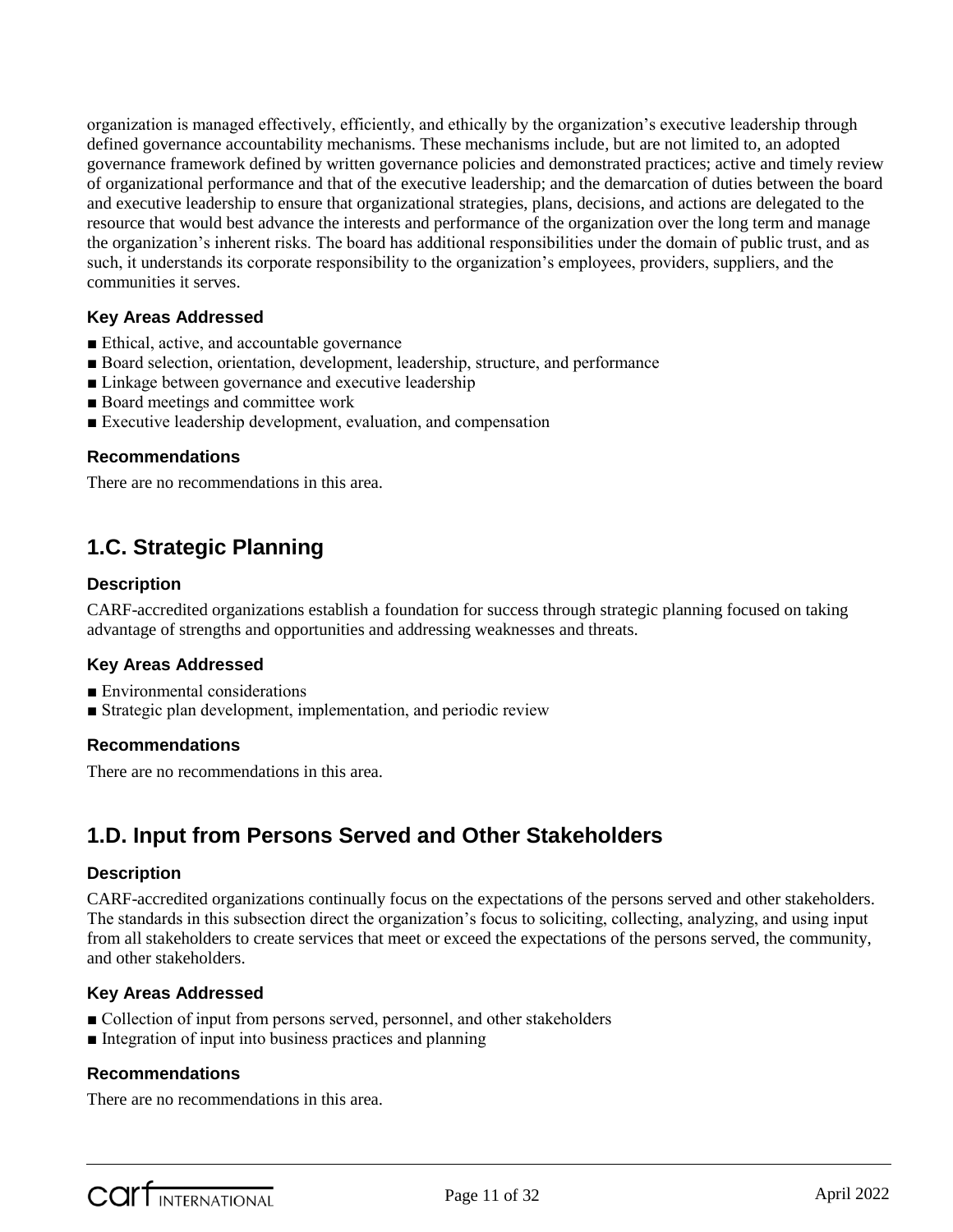### **1.E. Legal Requirements**

#### **Description**

CARF-accredited organizations comply with all legal and regulatory requirements.

#### **Key Areas Addressed**

- Compliance with obligations
- Response to legal action
- Confidentiality and security of records

#### **Recommendations**

There are no recommendations in this area.

### **1.F. Financial Planning and Management**

#### **Description**

CARF-accredited organizations strive to be financially responsible and solvent, conducting fiscal management in a manner that supports their mission, values, and performance objectives. Fiscal practices adhere to established accounting principles and business practices. Fiscal management covers daily operational cost management and incorporates plans for long-term solvency.

#### **Key Areas Addressed**

- Budgets
- Review of financial results and relevant factors
- Fiscal policies and procedures
- Reviews of bills for services and fee structures, if applicable
- Review/audit of financial statements
- Safeguarding funds of persons served, if applicable

#### **Recommendations**

There are no recommendations in this area.

### **1.G. Risk Management**

#### **Description**

CARF-accredited organizations engage in a coordinated set of activities designed to control threats to their people, property, income, goodwill, and ability to accomplish goals.

#### **Key Areas Addressed**

- Risk management plan implementation and periodic review
- Adequate insurance coverage
- Media relations and social media procedures
- Reviews of contract services

#### **Recommendations**

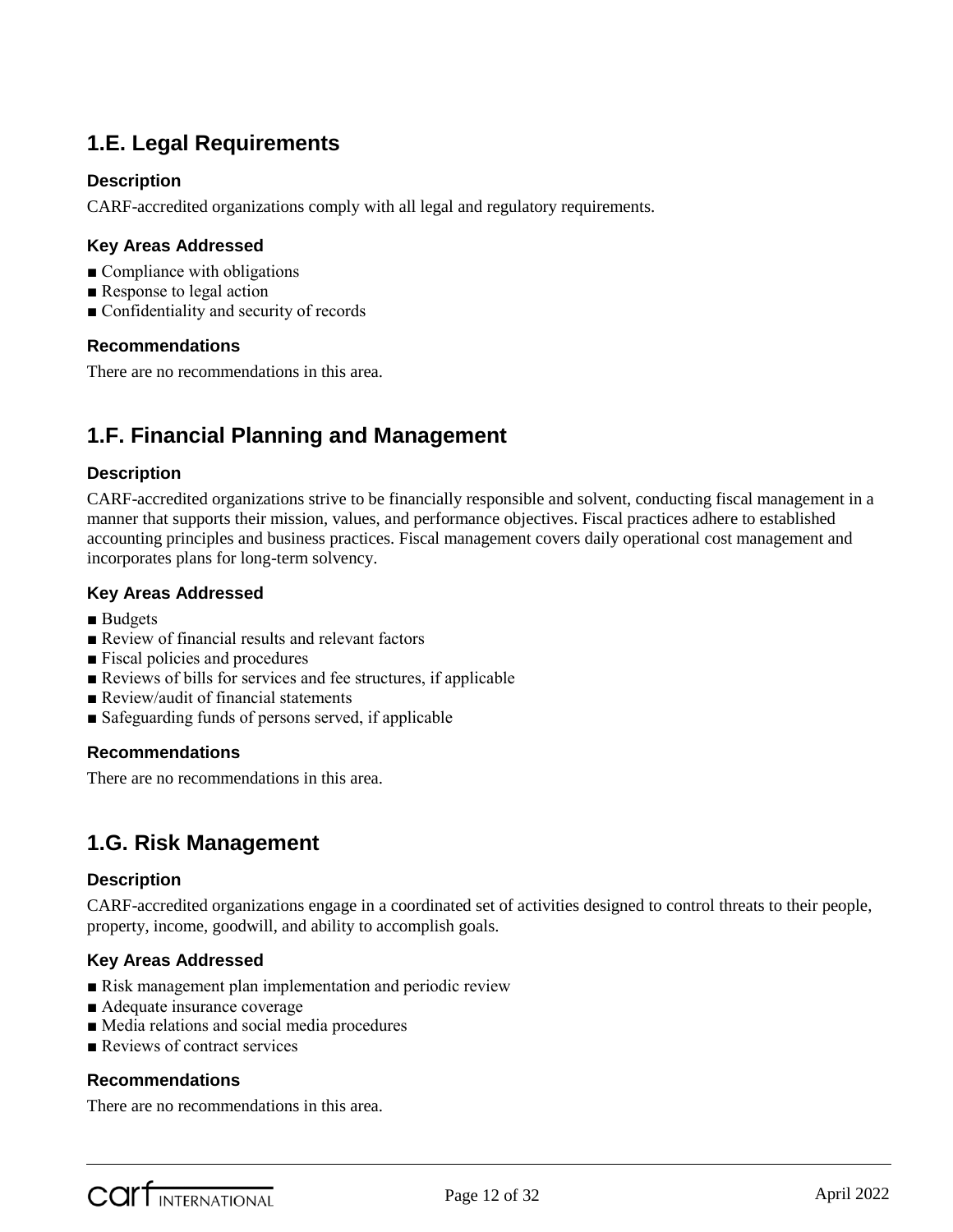### **1.H. Health and Safety**

#### **Description**

CARF-accredited organizations maintain healthy, safe, and clean environments that support quality services and minimize risk of harm to persons served, personnel, and other stakeholders.

#### **Key Areas Addressed**

- Healthy and safe environment
- Competency-based training on health and safety procedures and practices
- Emergency and evacuation procedures
- Access to first aid and emergency information
- Critical incidents
- Infections and communicable diseases
- Health and safety inspections

#### **Recommendations**

There are no recommendations in this area.

### **1.I. Workforce Development and Management**

#### **Description**

CARF-accredited organizations demonstrate that they value their human resources and focus on aligning and linking human resources processes, procedures, and initiatives with the strategic objectives of the organization. Organizational effectiveness depends on the organization's ability to develop and manage the knowledge, skills, abilities, and behavioral expectations of its workforce. The organization describes its workforce, which is often composed of a diverse blend of human resources. Effective workforce development and management promote engagement and organizational sustainability and foster an environment that promotes the provision of services that center on enhancing the lives of persons served.

#### **Key Areas Addressed**

- Composition of workforce
- Ongoing workforce planning
- Verification of backgrounds/credentials/fitness for duty
- Workforce engagement and development
- Performance appraisals
- Succession planning

#### **Recommendations**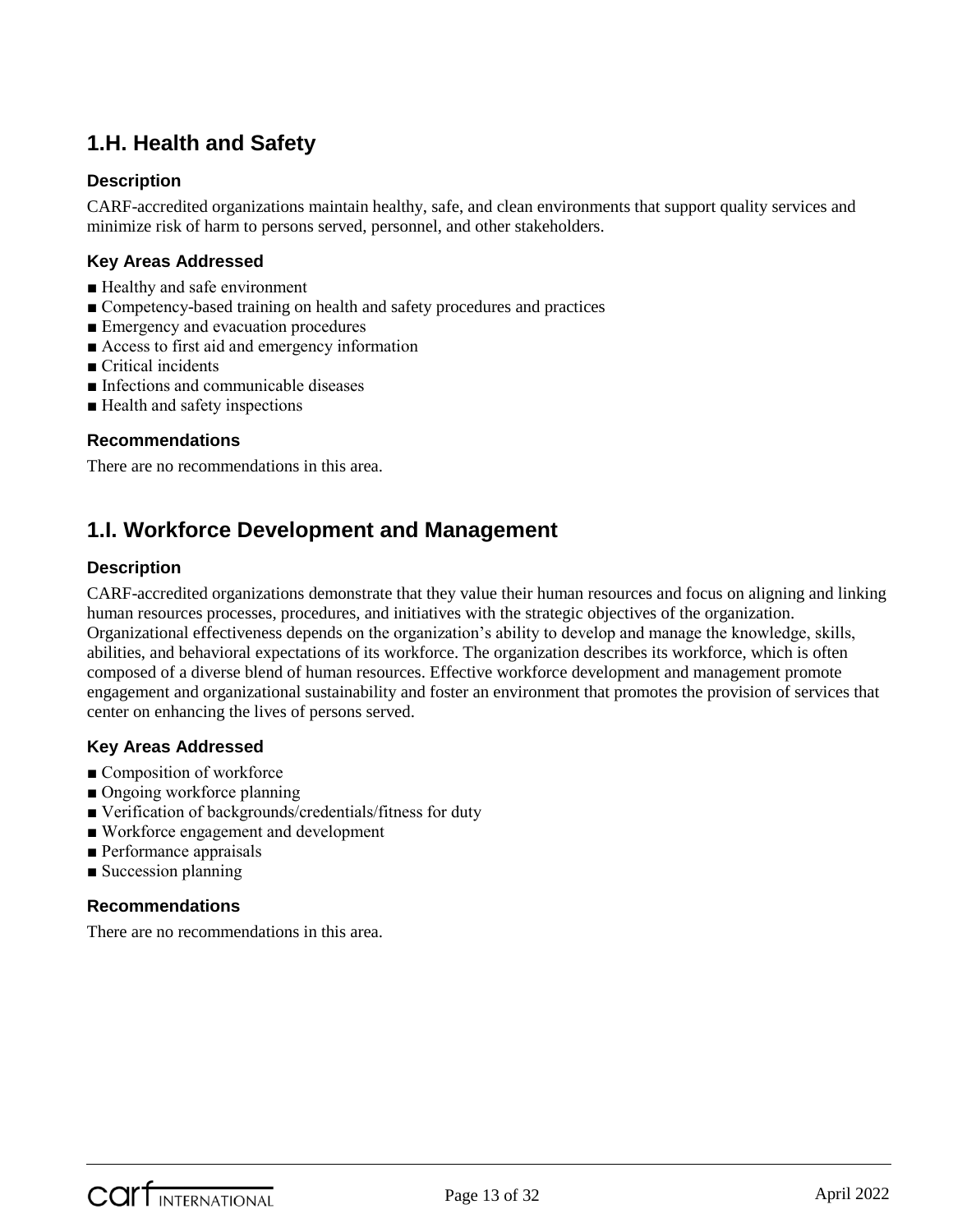### **1.J. Technology**

#### **Description**

Guided by leadership and a shared vision, CARF-accredited organizations are committed to exploring and, within their resources, acquiring and implementing technology systems and solutions that will support and enhance:

- Business processes and practices.
- Privacy and security of protected information.
- Service delivery.
- Performance management and improvement.
- Satisfaction of persons served, personnel, and other stakeholders.

#### **Key Areas Addressed**

- Ongoing assessment of technology and data use, including input from stakeholders
- Technology and system plan implementation and periodic review
- Technology policies and procedures
- Written procedures for the use of information and communication technologies (ICT) in service delivery, if applicable
- ICT instruction and training, if applicable
- Provision of information related to ICT, if applicable
- Maintenance of ICT equipment, if applicable
- Emergency procedures that address unique aspects of service delivery via ICT, if applicable

#### **Recommendations**

There are no recommendations in this area.

### **1.K. Rights of Persons Served**

#### **Description**

CARF-accredited organizations protect and promote the rights of all persons served. This commitment guides the delivery of services and ongoing interactions with the persons served.

#### **Key Areas Addressed**

- Policies that promote rights of persons served
- Communication of rights to persons served
- Formal complaints by persons served

#### **Recommendations**

There are no recommendations in this area.

### **1.L. Accessibility**

#### **Description**

CARF-accredited organizations promote accessibility and the removal of barriers for the persons served and other stakeholders.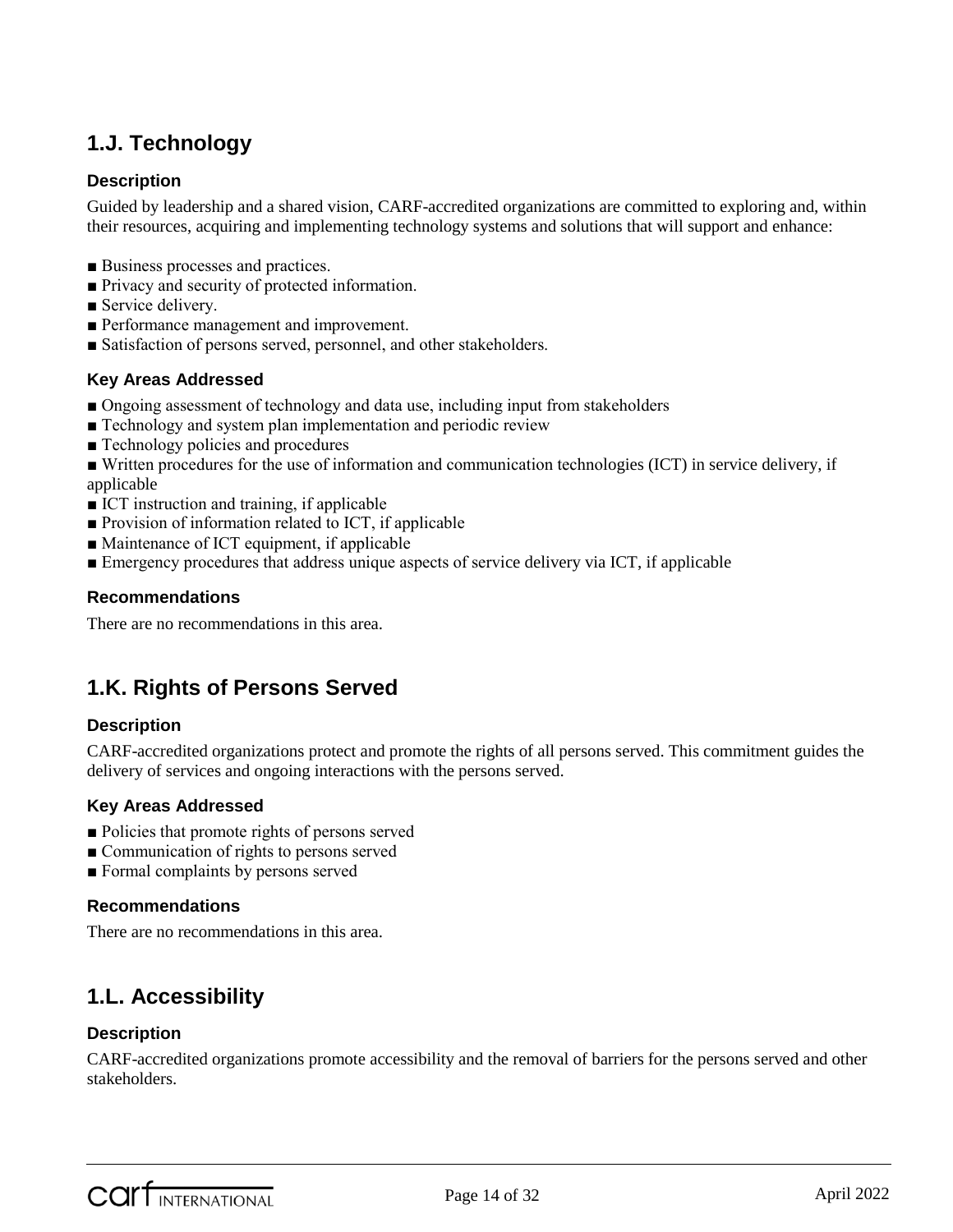#### **Key Areas Addressed**

- Assessment of accessibility needs and identification of barriers
- Accessibility plan implementation and periodic review
- Requests for reasonable accommodations

#### **Recommendations**

There are no recommendations in this area.

### **1.M. Performance Measurement and Management**

#### **Description**

CARF-accredited organizations demonstrate a culture of accountability by developing and implementing performance measurement and management plans that produce information an organization can act on to improve results for the persons served, other stakeholders, and the organization itself.

The foundation for successful performance measurement and management includes:

- Leadership accountability and support.
- Mission-driven measurement.
- A focus on results achieved for the persons served.
- Meaningful engagement of stakeholders.
- An understanding of extenuating and influencing factors that may impact performance.
- A workforce that is knowledgeable about and engaged in performance measurement and management.
- An investment in resources to implement performance measurement and management.
- Measurement and management of business functions to sustain and enhance the organization.

#### **Key Areas Addressed**

- Leadership accountability for performance measurement and management
- Identification of gaps and opportunities related to performance measurement and management
- Input from stakeholders
- Performance measurement and management plan
- Identification of objectives and performance indicators for service delivery
- Identification of objectives and performance indicators for priority business functions
- Personnel training on performance measurement and management

#### **Recommendations**

There are no recommendations in this area.

### **1.N. Performance Improvement**

#### **Description**

CARF-accredited organizations demonstrate a culture of performance improvement through their commitment to proactive and ongoing review, analysis, reflection on their results in both service delivery and business functions, and transparency. The results of performance analysis are used to identify and implement data-driven actions to improve the quality of programs and services and to inform decision making. Performance information that is accurate and understandable to the target audience is shared with persons served, personnel, and other stakeholders in accordance with their interests and needs.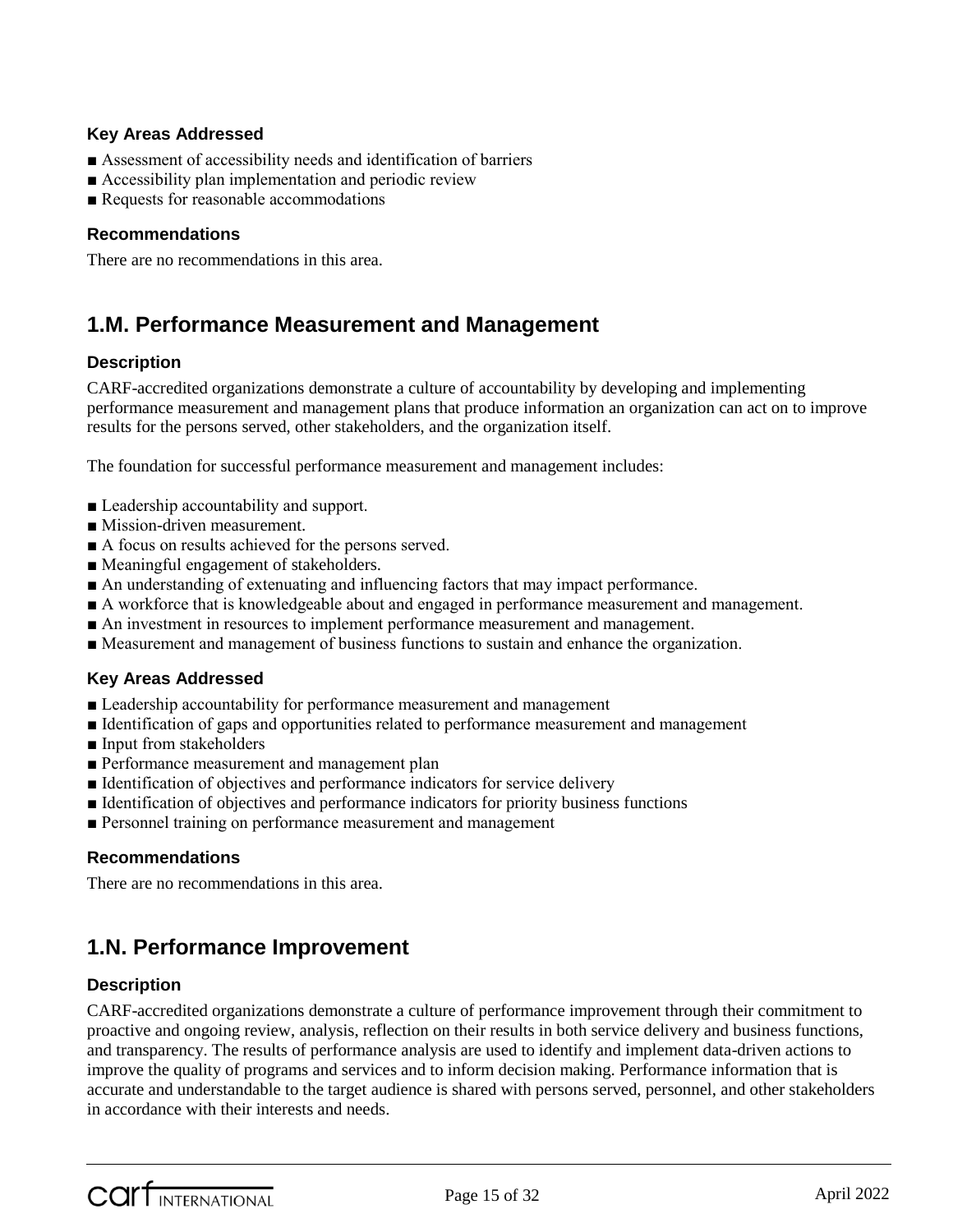#### **Key Areas Addressed**

- Analysis of service delivery performance
- Analysis of business function performance
- Identification of areas needing performance improvement
- Implementation of action plans
- Use of performance information to improve program/service quality and make decisions
- Communication of performance information

#### **Recommendations**

There are no recommendations in this area.

## **Section 2. Quality Individualized Services and Supports**

#### **Description**

For an organization to achieve quality services, the persons served are active participants in the planning, implementation, and ongoing review and revision of the services offered. The organization's commitment to quality and the involvement of the persons served spans the entire time that the persons served are involved with services. The service planning process is individualized, establishing goals and measurable objectives that incorporate the unique strengths, abilities, needs, and preferences of the persons served. Services are responsive to the expectations of persons served and their desired outcomes from services, and are relevant to their maximum participation in the environments of their choice.

### **2.A. Program/Service Structure**

#### **Description**

A fundamental responsibility of the organization is to provide a comprehensive program structure. The staffing is designed to maximize opportunities for the persons served to obtain and participate in the services provided.

#### **Key Areas Addressed**

- Services are person centered and individualized
- Persons are given information about the organization's purposes and ability to address desired outcomes
- Documented scope of services shared with stakeholders
- Service delivery based on accepted field practices
- Communication for effective service delivery
- Entrance/exit/transition criteria

#### **Recommendations**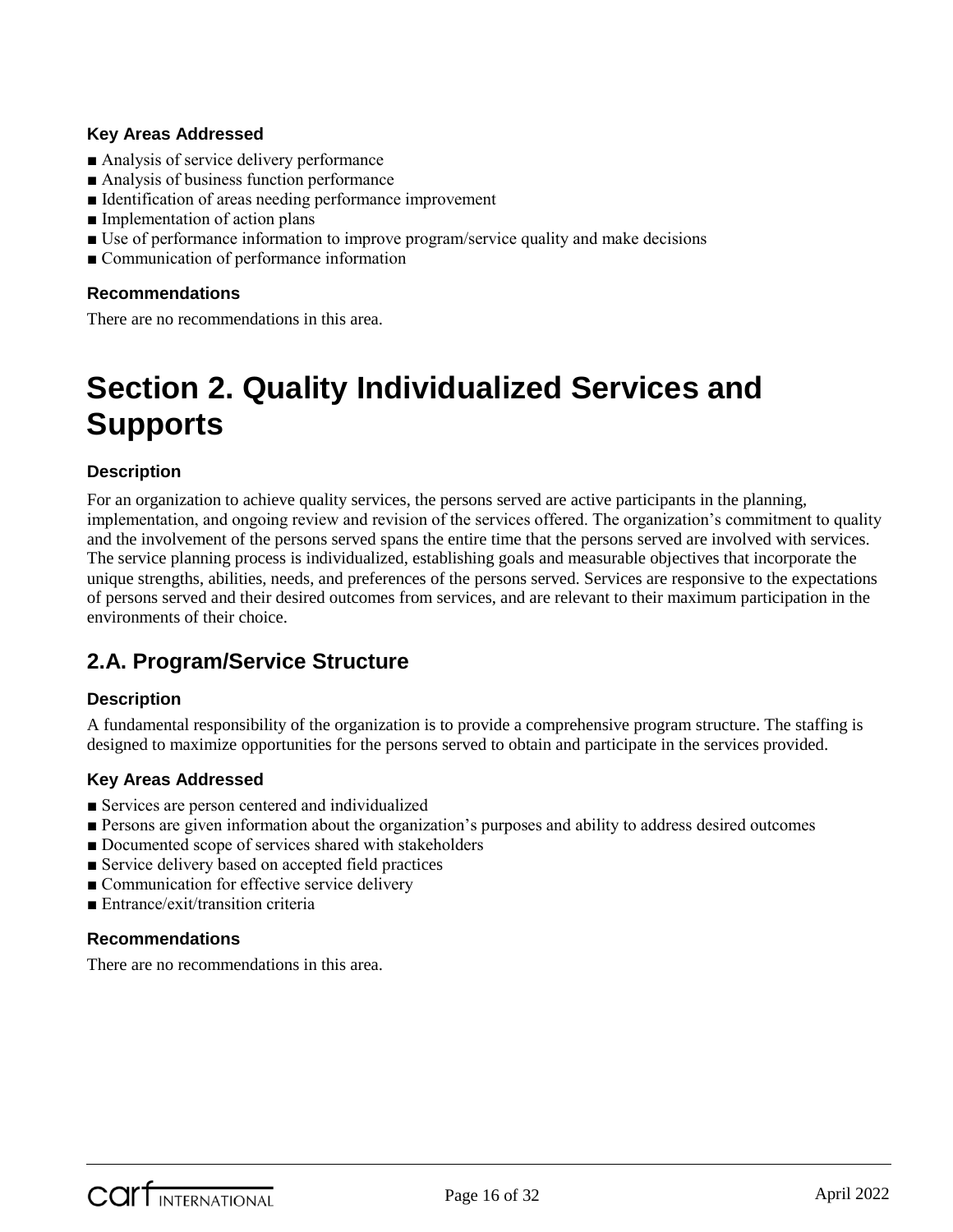### **2.B. Individual-Centered Service Planning, Design, and Delivery**

#### **Description**

Improvement of the quality of an individual's services/supports requires a focus on the person and/or family served and their identified strengths, abilities, needs, and preferences. The organization's services are designed around the identified needs and desires of the persons served, are responsive to their expectations and desired outcomes from services, and are relevant to their maximum participation in the environments of their choice.

The person served participates in decision making, directing, and planning that affects the person's life. Efforts to include the person served in the direction or delivery of those services/supports are evident.

#### **Key Areas Addressed**

- Services are person centered and individualized
- Persons are given information about the organization's purposes and ability to address desired outcomes

#### **Recommendations**

There are no recommendations in this area.

### **2.C. Medication Monitoring and Management**

#### **Key Areas Addressed**

- Current, complete records of medications used by persons served
- Written procedures for storage and safe handling of medications
- Educational resources and advocacy for persons served in decision making
- Physician review of medication use
- Training and education for persons served regarding medications

#### **Recommendations**

There are no recommendations in this area.

### **2.D. Employment Services Principle Standards**

#### **Description**

An organization seeking CARF accreditation in the area of employment services provides individualized services and supports to achieve identified employment outcomes. The array of services and supports may include:

- Identification of employment opportunities and resources in the local job market.
- Development of viable work skills that match workforce needs within the geographic area.
- Development of realistic employment goals.
- Establishment of service plans to achieve employment outcomes.
- Identification of resources and supports to achieve and maintain employment.
- Coordination of and referral to employment-related services and supports.

The organization maintains its strategic positioning in the employment sector of the community by designing and continually improving its services based on input from the persons served and from employers in the local job market, and managing results of the organization's outcomes management system. The provision of quality employment services requires a continuous focus on the persons served and the personnel needs of employers in the organization's local job market.

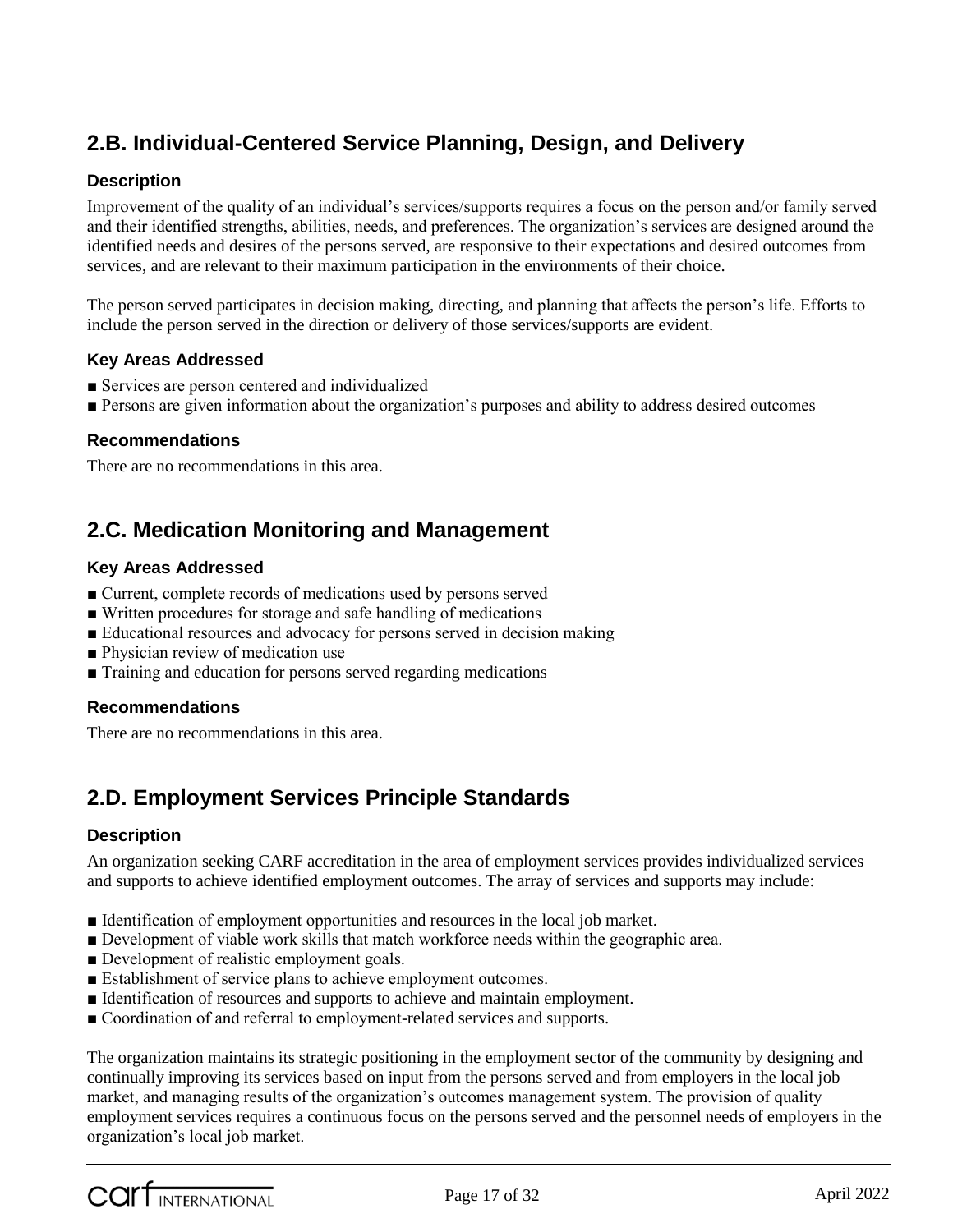Some examples of the quality results desired by the different stakeholders of these services and supports include:

- Individualized, appropriate accommodations.
- A flexible, interactive process that involves the person.
- Increased independence.
- Increased employment options.
- Timely services and reports.
- Persons served obtain and maintain employment consistent with their preferences, strengths, and needs.
- Person served obtains a job at minimum wage or higher and maintains appropriate benefits.
- Person served maintains the job.

#### **Key Areas Addressed**

- Goals of the persons served
- Community resources available
- Personnel needs of local employers
- Economic trends in the local employment sector

#### **Recommendations**

There are no recommendations in this area.

### **2.E. Community Services Principle Standards**

#### **Description**

An organization seeking CARF accreditation in the area of community services assists the persons and/or families served in obtaining access to the resources and services of their choice. The persons and/or families served are included in their communities to the degree they desire. This may be accomplished by direct service provision or linkages to existing opportunities and natural supports in the community.

The organization obtains information from the persons and/or families served regarding resources and services they want or require that will meet their identified needs, and offers an array of services it arranges for or provides. The organization provides the persons and/or families served with information so that they may make informed choices and decisions.

The services and supports are changed as necessary to meet the identified needs of the persons and/or families served and other stakeholders. Service designs address identified individual, family, socioeconomic, and cultural needs.

Expected results from these services may include:

- Increased or maintained inclusion in meaningful community activities.
- Increased or maintained ability to perform activities of daily living.
- Increased self-direction, self-determination, and self-reliance.
- Increased self-esteem.

#### **Key Areas Addressed**

- Access to community resources and services
- Enhanced quality of life
- Community inclusion
- Community participation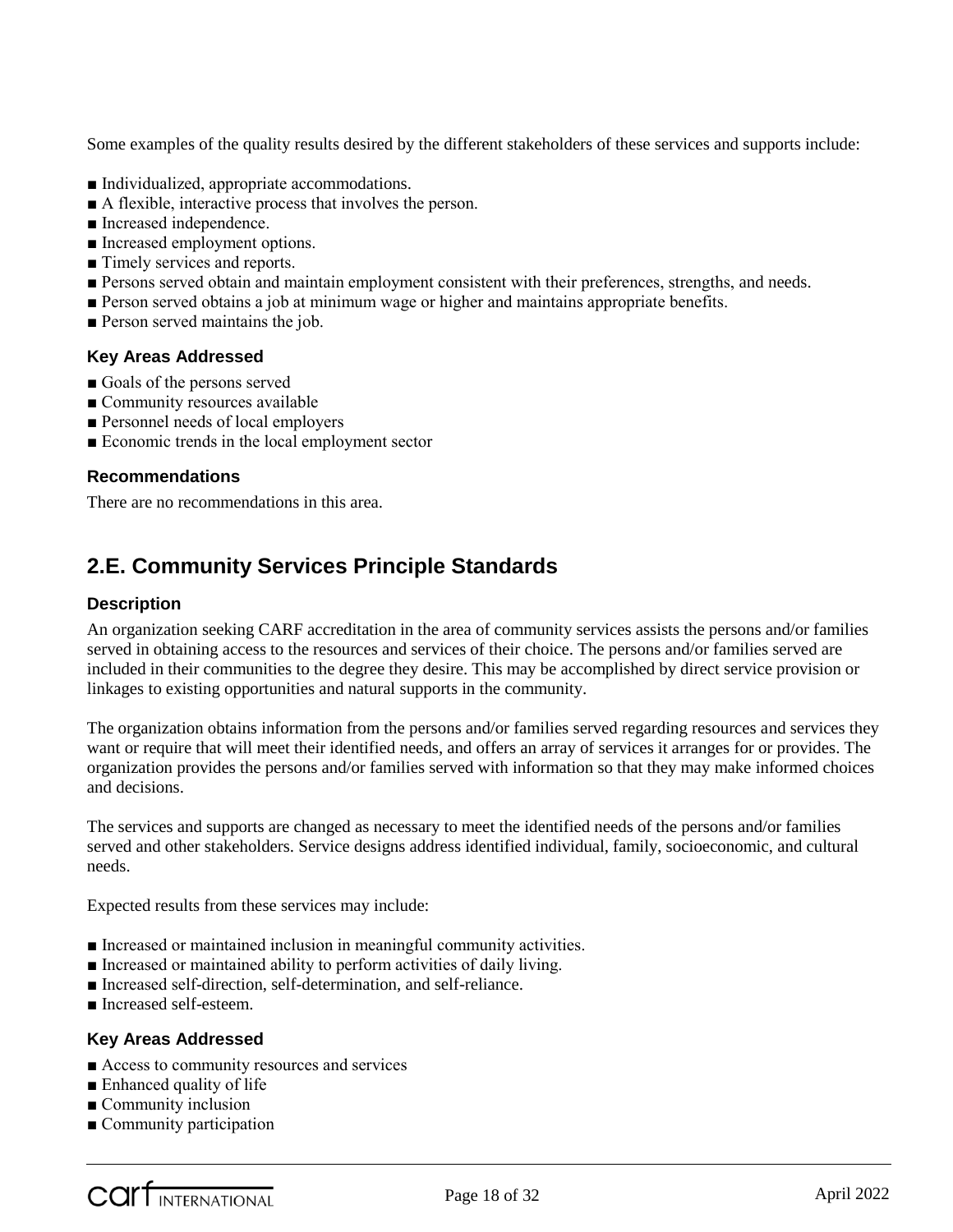#### **Recommendations**

There are no recommendations in this area.

## **Section 3. Employment Services**

#### **Description**

An organization seeking CARF accreditation in the area of employment services assists the persons served through an individualized person-centered process to obtain access to the services, supports, and resources of their choice to achieve their desired outcomes. This may be accomplished by direct service provision, linkages to existing generic opportunities and natural supports in the community, or any combination of these. The persons served are included in their communities to the degree they desire.

The organization provides the persons served with information so that they may make informed choices and decisions. Although we use the phrase person served, this may also include family served, as appropriate to the service and the individual.

The services and supports are arranged and changed as necessary to meet the identified desires of the persons served. Service designs address identified individual, family, socioeconomic, and cultural preferences.

Depending on the program's scope of services, expected results from these services/supports may include:

- Increased inclusion in community activities.
- Increased self-direction, self-determination, and self-reliance.
- Self-esteem.
- Community citizenship.
- Increased independence.
- Meaningful activities.
- Increased employment options.
- Employment obtained and maintained.
- Competitive employment.
- Employment at or above minimum wage.
- Economic self-sufficiency.
- Employment with benefits.
- Career advancement.

### **3.G. Community Employment Services (CES)**

#### **Description**

Community employment services assist persons to obtain successful community employment opportunities that are responsive to their choices and preferences. Through a strengths-based approach the program provides persondirected services/supports to individuals to choose, achieve, and maintain employment in integrated community employment settings.

Work is a fundamental part of adult life. Individually tailored job development, training, and support recognize each person's employability and potential contribution to the labor market. Persons are supported as needed through an individualized person-centered model of services to choose and obtain a successful employment opportunity consistent with their preferences, keep the employment, and find new employment if necessary or for purposes of career advancement.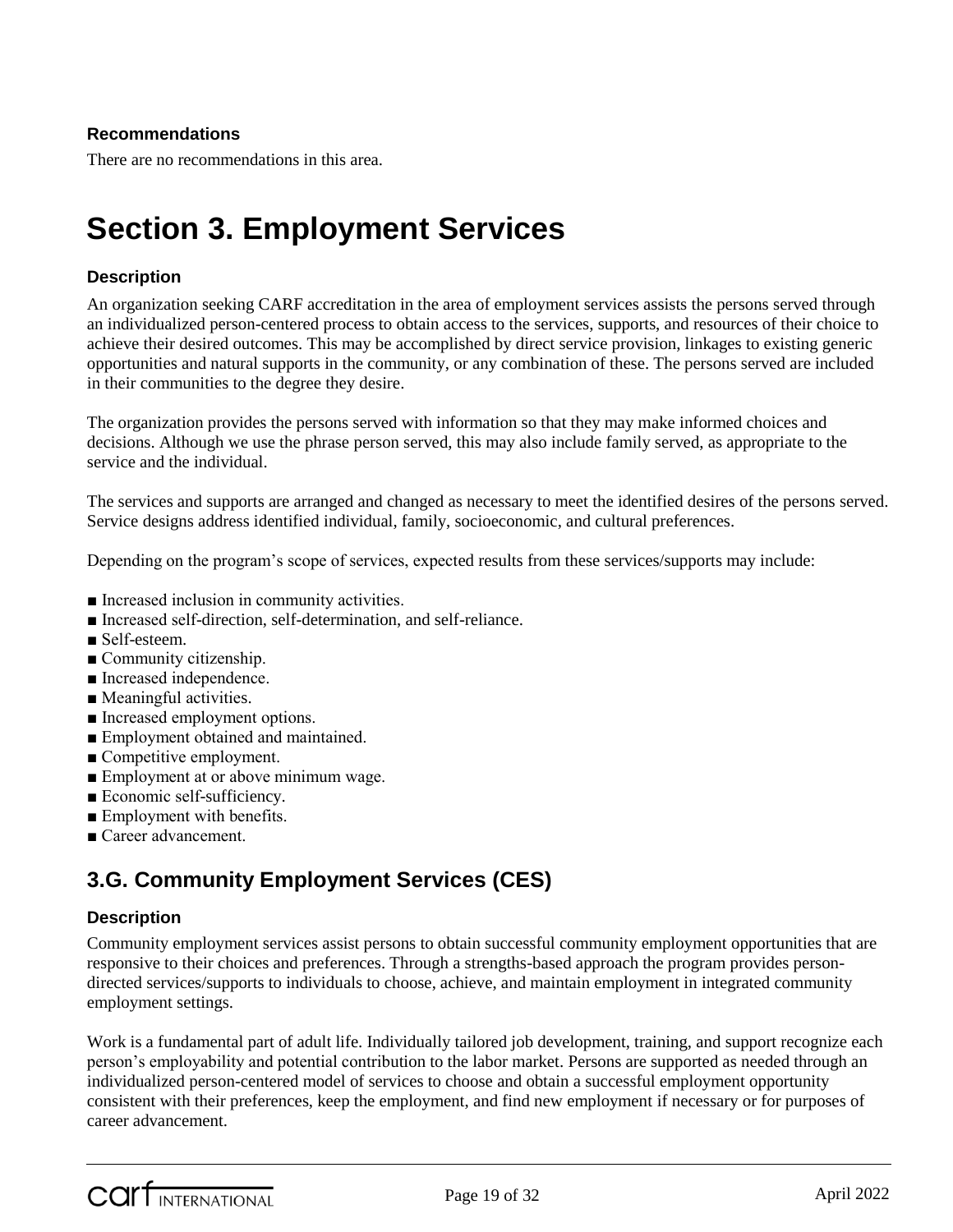Such services may be described as individualized competitive employment, individual placements, contracted temporary personnel services, competitive employment, supported employment, transitional employment, mobile work crews, contracted work groups in the community, community-based SourceAmerica® contracts, and other business-based work groups in community-integrated designs. In Canada, employment in the form of bona fide volunteer placements is possible.

Individuals may be paid by community employers or by the organization. Employment is in the community.

The following service categories are available under Community Employment Services (please refer to the program descriptions and applicable standards):

- Job Development (CES:JD)
- Employment Supports (CES:ES)

If an organization provides only Job Development or Employment Supports, then it may be accredited for only that service. If it is providing both Job Development and Employment Supports, then it must seek accreditation for both. If any clarification is needed, please contact your CARF resource specialist. There is no charge for consultation.

Note: In making the determination of what an organization is actually providing in comparison to these service descriptions, these factors are considered: the mission of the services, the program descriptions, brochures and marketing image for these services, and the outcomes of the services.

Depending on the scope of the services provided, some examples of the quality outcomes desired by the different stakeholders of these services include:

- Persons obtain community employment.
- Persons obtain individualized competitive employment.
- Employment matches interests and desires of persons.
- Wages, benefits, and hours of employment achieved as desired.
- Average number of hours worked per week increases.
- Average number of hours worked per week meets the desires of the person served.
- Full-time employment with benefits.
- Transition-age youth move directly from their educational environment into community employment.
- Potential for upward mobility.
- Self-sufficiency.
- Integration.
- Responsive services.
- Safe working conditions.
- Cost-effective for placement achieved.
- Performance level achieved meets requirements of job or position.
- Increase in skills.
- Increase in productivity.
- Increase in hours worked.
- Increase in pay.
- Employment retention.
- Increase in natural supports from coworkers.
- Persons served treated with respect.
- Minimize length of time for supports.
- Type and amount of staff interaction meets needs.
- Employer satisfaction.
- Responsiveness to customers.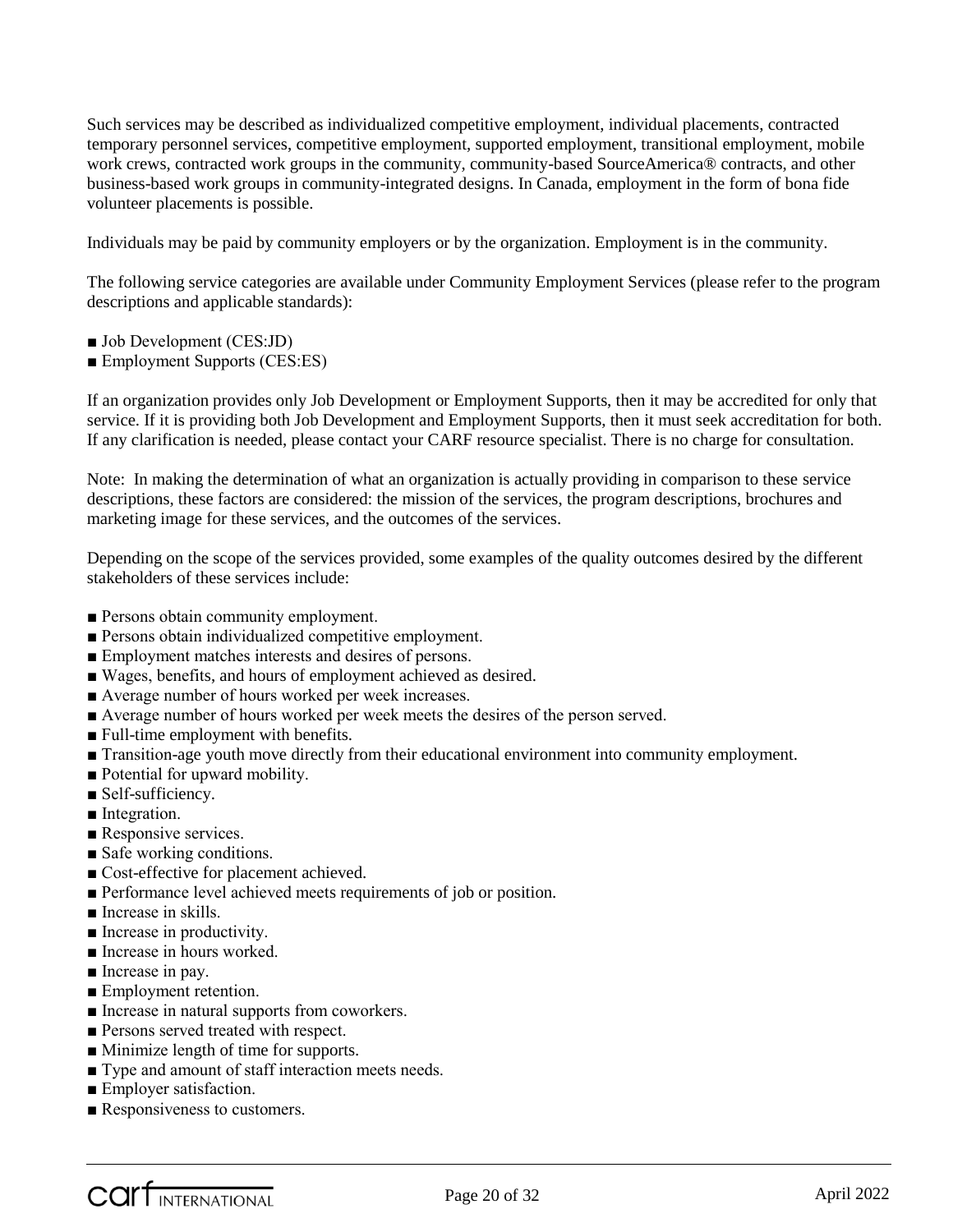Job Development (CES:JD): Successful job development concurrently uses assessment information about the strengths and interests of the person seeking employment to target the types of jobs available from potential employers in the local labor market. Typical job development activities include reviewing local employment opportunities and developing potential employers/customers through direct and indirect promotional strategies. Job development may include facilitating a hiring agreement between an employer and a person seeking employment. Some persons seeking employment may want assistance at only a basic, informational level, such as support for a self-directed job search.

Employment Supports (CES:ES): Employment support services promote successful training of a person to a new job, job adjustment, retention, and advancement. These services are based on the individual employee with a focus on achieving long-term retention of the person in the job. The level of employment support services is individualized to each employee and the complexity of the job.

Often supports are intensive for the initial orientation and training of an employee with the intent of leading to natural supports and/or reduced external job coaching. However, some persons may not require any employment supports at the job site; others may require intensive initial training with a quick decrease in supports, while some will be most successful when long-term supports are provided.

Supports can include assisting the employee with understanding the job culture, industry practices, and work behaviors expected by the employer. It may also include helping the employer and coworkers to understand the support strategies and accommodations needed by the worker.

Supports are a critical element of the long-term effectiveness of community employment. Support services address issues such as assistance in training a person to complete new tasks, changes in work schedule or work promotion, a decrease in productivity of the person served, adjusting to new supervisors, and managing changes in nonwork environments or other critical life activities that may affect work performance. Routine follow-up with the employer and the employee is crucial to continued job success.

#### **Key Areas Addressed**

- Integrated employment choice
- Integrated employment obtainment
- Employment provided in regular business settings
- Integrated employment retention
- Provides career advancement resources

#### **Recommendations**

There are no recommendations in this area.

## **Section 4. Community Services**

#### **Description**

An organization seeking CARF accreditation in the area of community services assists the persons served through an individualized person-centered process to obtain access to the services, supports, and resources of their choice to achieve their desired outcomes. This may be accomplished by direct service provision, linkages to existing generic opportunities and natural supports in the community, or any combination of these. The persons served are included in their communities to the degree they desire.

The organization provides the persons served with information so that they may make informed choices and decisions. Although we use the phrase person served, this may also include family served, as appropriate to the service and the individual.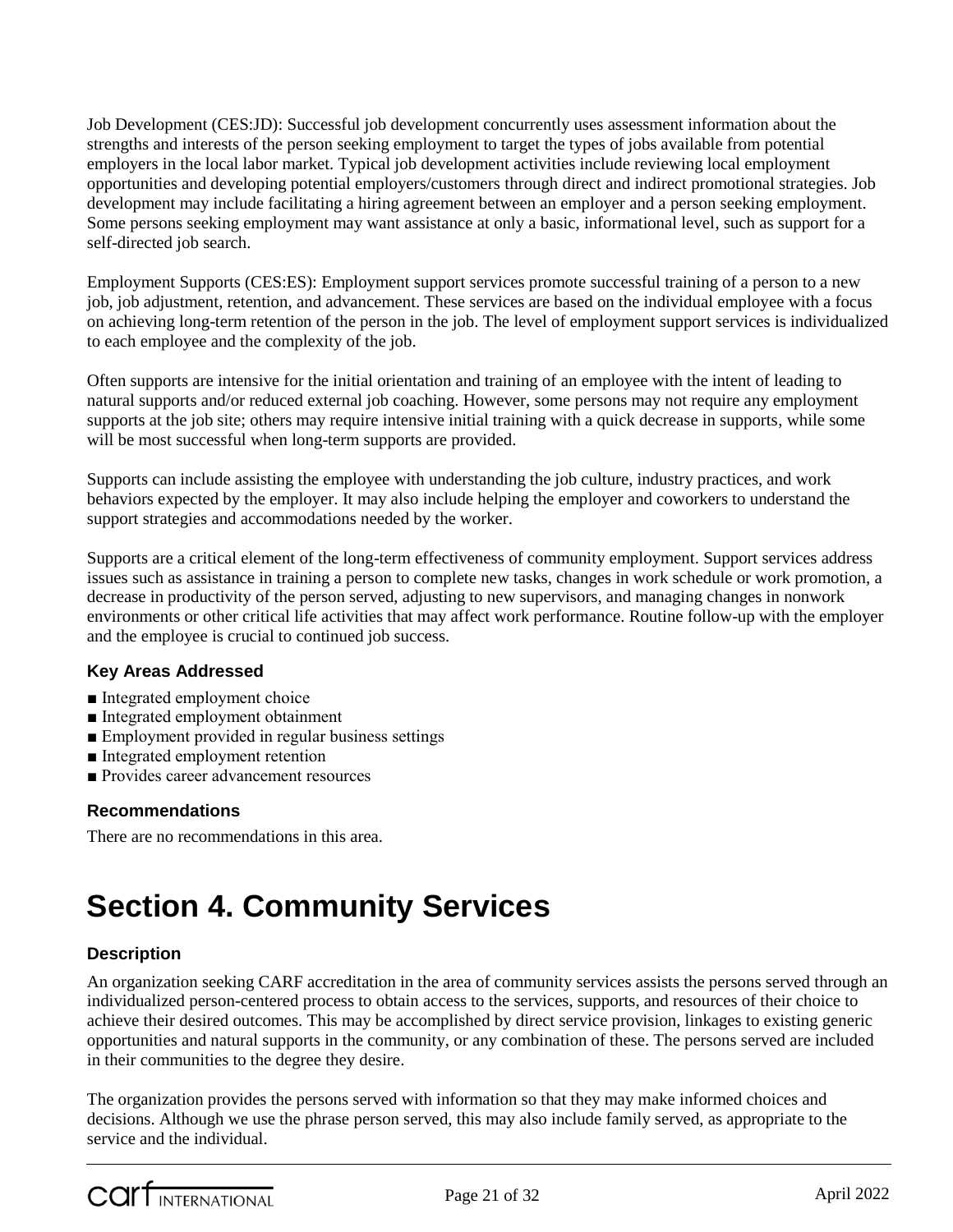The services and supports are arranged and changed as necessary to meet the identified desires of the persons served. Service designs address identified individual, family, socioeconomic, and cultural preferences.

Depending on the program's scope of services, expected results from these services/supports may include:

- Increased inclusion in community activities.
- Increased or maintained ability to perform activities of daily living.
- Increased self-direction, self-determination, and self-reliance.
- Self-esteem.
- Housing opportunities.
- Community citizenship.
- Increased independence.
- Meaningful activities.
- Increased employment options.

### **4.A. Services for Children and Youth (SCY)**

#### **Description**

Services for children and youth include prevention, early intervention, preschool programs, early years programs, after-school programs, outreach, and services coordination. Services/supports may be provided in a variety of settings, such as a family's private home; the organization's facility; and community settings such as parks, recreation areas, preschools, or child day care programs not operated by the organization. In all cases, the physical setting, equipment, and environment meet the identified needs of the children and youth served and their families. Families are the primary decision makers and play a critical role, along with team members, in the process of identifying needs and services.

Early intervention services are structured and coordinated to facilitate the achievement of optimal development through the provision of prevention, assessment, education, development, and/or therapeutic services to infants and toddlers with disabilities or who are at risk of developmental delay and their families. Early intervention focuses on helping infants and toddlers learn the basic and brand-new skills that typically develop during the first years of life. Broadly speaking, developmental delay means a child is delayed in some area of development. There are five areas in which development may be affected:

- Cognitive development.
- Physical development.
- Communication development.
- Social or emotional development.
- Adaptive development.

Assessment is conducted to determine each child's unique needs and the early intervention services appropriate to address those needs. Families are the primary decision makers in the planning of early intervention services along with personnel relevant to the services being provided. Family-directed services also help family members understand the specific needs of their child and how to enhance the child's development.

Child and adolescent services focus on the development of skills needed by children/adolescents to succeed in school, their family, and their community. An organization may provide an array of distinct services that fall under the heading of child and adolescent services, with different service delivery models that incorporate different practices. Services are individualized to meet the changing needs of the children/adolescents served. Child and adolescent services empower the child/adolescent to develop skills in decision making, including maximizing their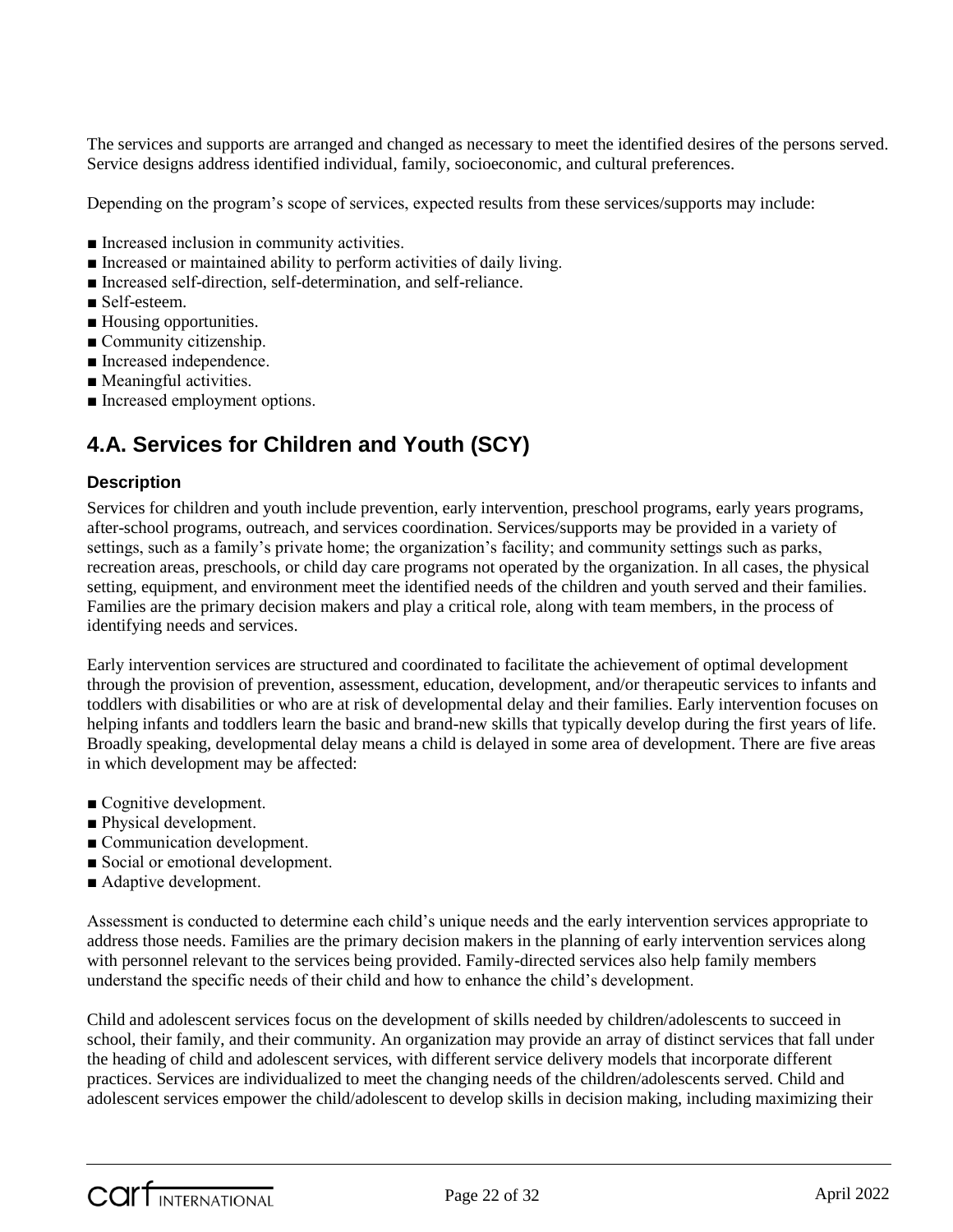participation in the service planning process. Involvement of other team members depends on what the child/adolescent needs and the scope of the services provided. Team members could come from several agencies and may include therapists, child development specialists, social workers, educators, medical professionals, and others.

Some examples of the quality outcomes desired by the different stakeholders of services for children and youth include:

- Services individualized to needs and desired outcomes.
- Collection and use of information regarding development and function as relevant to the scope of the services.
- Children/youth acquiring new skills.
- Collaborative approach involving family members in services.
- Transition planning that supports continuity of services and developmental transitions.
- Increased responsibility of children/youth to make decisions.
- Personal safety of youth in the community.

#### **Key Areas Addressed**

- Early intervention
- Individualized services based on identified needs and desired outcomes
- Communication with families and other supports/services
- Collaborative service planning
- Healthcare, safety, emotional, and developmental needs of child/youth
- Skill development for decision making
- Planning for successful transitions

#### **Recommendations**

There are no recommendations in this area.

### **4.B. Transition Services (TS)**

#### **Description**

Transition services are integrated, community-oriented, systematic services for students/transition-age youth and their families provided through a jointly planned approach, involving broad-based community collaboration, linkages, advocacy, and natural supports.

Transition services/supports are planned and coordinated for multiple outcomes for youth leaving school, including post-secondary education, supported education, vocational assessments and targeted training, community employment (including supported employment and volunteer placement), independent or supported living, and community participation. The organization demonstrates early active outreach to and connection and partnership with school districts to address the transition needs of students and their families. The purpose of this collaboration and early planning is focused on ensuring that transition-age youth are not "missed" as they move from one system to another.

Some examples of the quality results desired by the different stakeholders of these services include:

- Community-oriented services.
- Post-secondary education.
- Transition-age youth move directly from their educational environment into community employment.
- Transition-age youth explore alternative community employment situations.
- Access to targeted vocational training or apprenticeships.
- Independent or supported living.
- Community participation.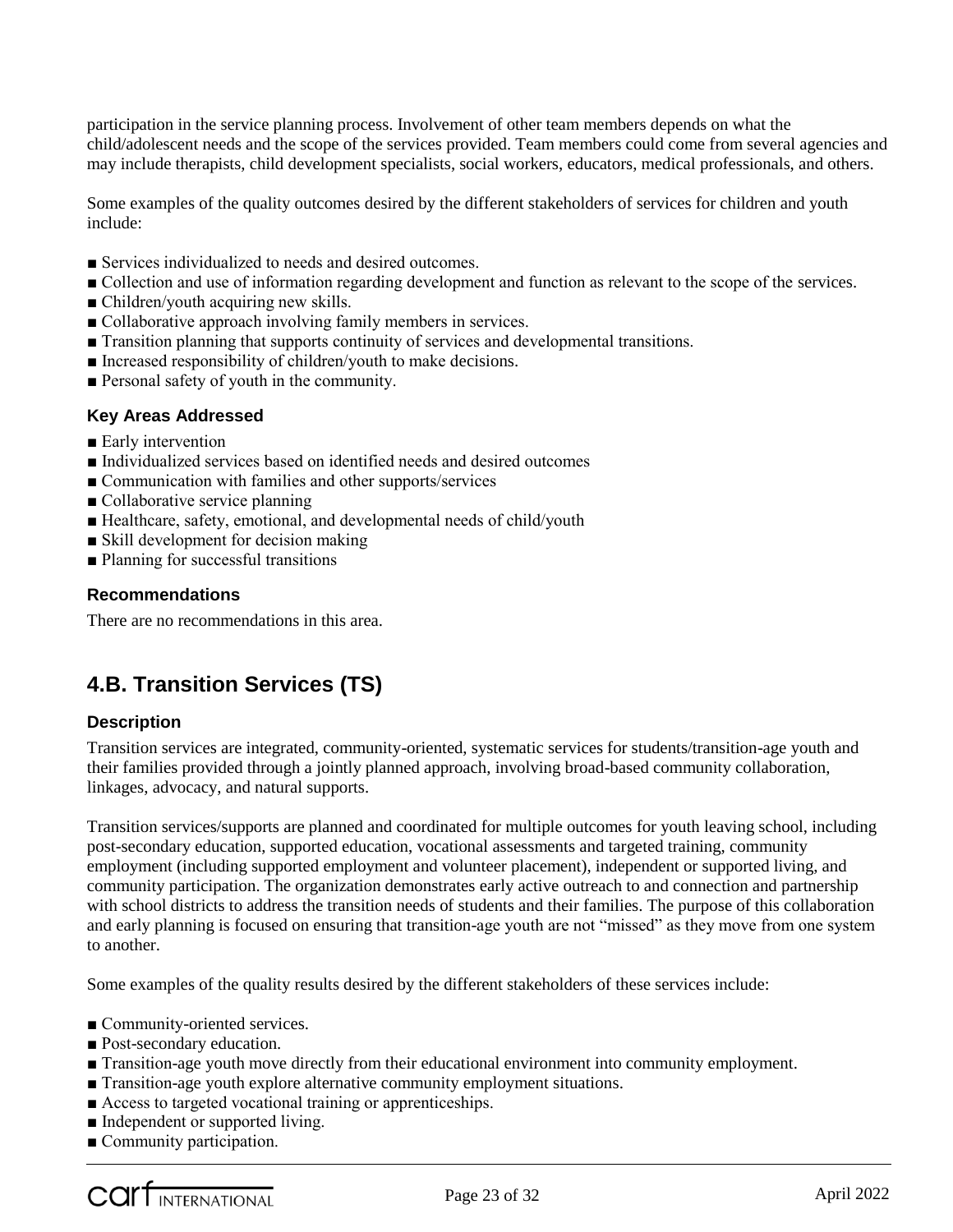- Employment.
- Volunteer placement.
- Connections to community resources.
- Appropriate benefits/supports as persons leave school.

#### **Key Areas Addressed**

- Integrated services for students and their families
- Jointly planned approach with community collaboration and linkages
- Outcomes such as postsecondary education, vocational training, and integrated employment

#### **Recommendations**

There are no recommendations in this area.

### **4.G. Community Integration (COI)**

#### **Description**

Community integration is designed to help persons to optimize their personal, social, and vocational competency to live successfully in the community. Persons served are active partners in determining the activities they desire to participate in. Therefore, the settings can be informal to reduce barriers between staff members and persons served. An activity center, a day program, a clubhouse, and a drop-in center are examples of community integration services. Consumer-run programs are also included.

Community integration provides opportunities for the community participation of the persons served. The organization defines the scope of these services and supports based on the identified needs and desires of the persons served. This may include services for persons who without this option are at risk of receiving services full-time in more restrictive environments with intensive levels of supports such as hospitalization or nursing home care. A person may participate in a variety of community life experiences or interactions that may include, but are not limited to:

- Leisure or recreational activities.
- Communication activities.
- Spiritual activities.
- Cultural activities.
- Pre-vocational experiences.
- Vocational pursuits.
- Volunteerism in the community.
- Educational and training activities.
- Development of living skills.
- Health and wellness promotion.
- Orientation, mobility, and destination training.
- Access and utilization of public transportation.
- Interacting with volunteers from the community in program activities.
- Community collaborations and social connections developed by the program (partnerships with community entities such as senior centers, arts councils, etc.).

Some examples of the quality results desired by the different stakeholders of these services include:

- Community participation.
- Increased independence.
- Increased interdependence.
- Greater quality of life.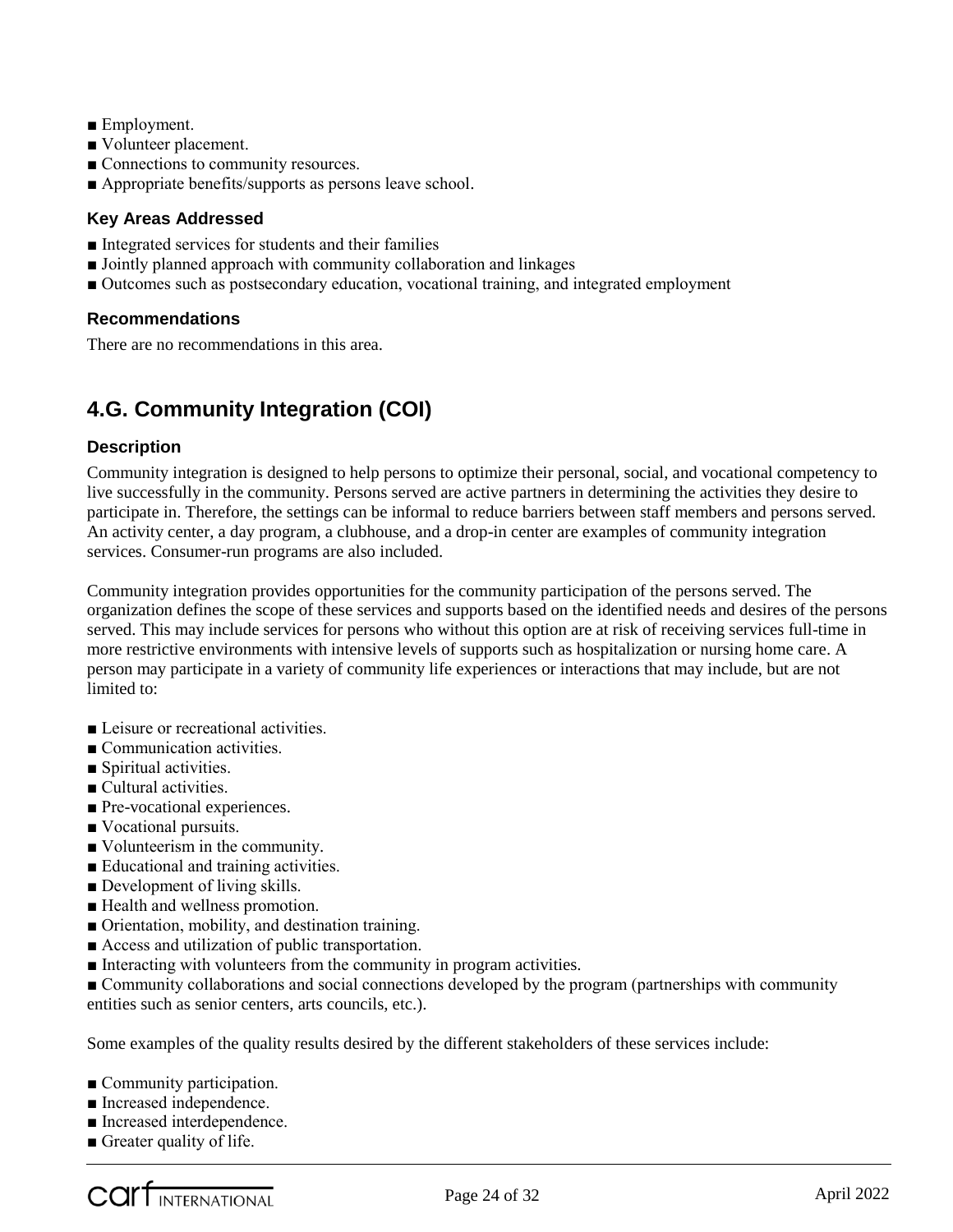- Skill development.
- Slowing of decline associated with aging.
- Volunteer placement.
- Movement to employment.

■ Center-based socialization activities during the day that enable persons to remain in their community residence.

■ Activity alternatives to avoid or reduce time spent in more restrictive environments, such as hospitalization or nursing home care.

#### **Key Areas Addressed**

■ Opportunities for community participation

#### **Recommendations**

There are no recommendations in this area.

### **4.H. Community Housing (CH)**

#### **Description**

Community housing addresses the desires, goals, strengths, abilities, needs, health, safety, and life span issues of the persons served, regardless of the home in which they live and/or the scope, duration, and intensity of the services they receive. The residences in which services/supports are provided are typically owned, rented, leased, or operated directly by the organization, or may be owned, rented, or leased by a third party, such as a governmental entity. Providers exercise control over these sites in terms of having direct or indirect responsibility for the physical conditions of the facility.

Community housing is provided in partnership with individuals. These services/supports are designed to assist the persons served to achieve success in and satisfaction with community living. They may be temporary or long-term in nature. The services/supports are focused on home and community integration and engagement in productive activities. Community housing enhances the independence, dignity, personal choice, and privacy of the persons served. For persons in alcohol and other drug programs, these services/supports are focused on providing sober living environments to increase the likelihood of sobriety and abstinence and to decrease the potential for relapse.

Community housing programs may be referred to as group homes, halfway houses, three-quarter way houses, recovery residences, sober housing, domestic violence or homeless shelters, and safe houses. These programs may be located in rural or urban settings and in houses, apartments, townhouses, or other residential settings owned, rented, leased, or operated by the organization. They may include congregate living facilities and clustered homes/apartments in multiple-unit settings. These residences are often physically integrated into the community, and every effort is made to ensure that they approximate other homes in their neighborhoods in terms of size and number of individuals.

Community housing may include either or both of the following:

■ Transitional living that provides interim supports and services for persons who are at risk of institutional placement, persons transitioning from institutional settings, or persons who are homeless. Transitional living is typically provided for six to twelve months and can be offered in congregate settings that may be larger than residences typically found in the community.

■ Long-term housing that provides stable, supported community living or assists the persons served to obtain and maintain safe, affordable, accessible, and stable housing.

The residences in which community housing services are provided must be identified in the survey application. These sites will be visited during the survey process and identified in the survey report and accreditation decision as a site at which the organization provides a community housing program.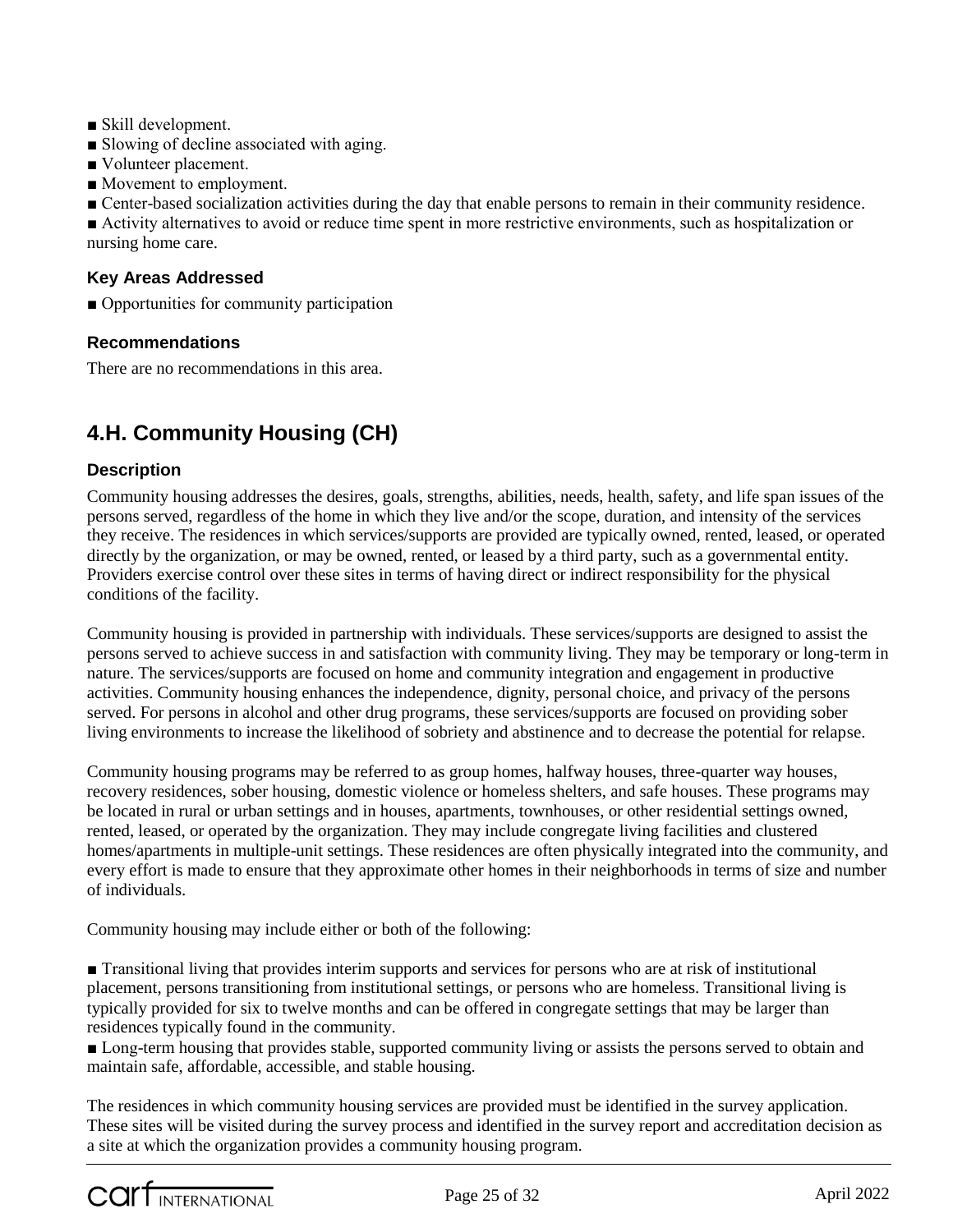#### **Key Areas Addressed**

- Safe, secure, private location
- Support to persons as they explore alternatives
- In-home safety needs
- Access as desired to community activities
- Options to make changes in living arrangements
- System for on-call availability of personnel

#### **Recommendations**

There are no recommendations in this area.

### **4.I. Supported Living (SL)**

#### **Description**

Supported living addresses the desires, goals, strengths, abilities, needs, health, safety, and life span issues of persons usually living in their own homes (apartments, townhouses, or other residential settings). Supported living services are generally long-term in nature but may change in scope, duration, intensity, or location as the needs and preferences of individuals change over time.

Supported living refers to the support services provided to the person served, not the residence in which these services are provided. A sample of people receiving services/supports in these sites will be visited as part of the interview process. Although the residence will generally be owned, rented, or leased by the person who lives there, the organization may occasionally rent or lease an apartment when the person served is unable to do so. Typically, in this situation the organization would co-sign or in other ways guarantee the lease or rental agreement; however, the person served would be identified as the tenant.

Supported living programs may be referred to as supported living services, independent living, supportive living, semi-independent living, and apartment living; and services/supports may include home health aide and personal care attendant services. Typically there would not be more than two or three persons served living in a residence, no house rules or structure would be applied to the living situation by the organization, and persons served can come and go as they please. Service planning often identifies the number of hours and types of support services provided.

The home or individual apartment of the person served, even when the organization holds the lease or rental agreement on behalf of the person served, is not included in the survey application or identified as a site on the accreditation outcome.

Some examples of the quality results desired by the different stakeholders of these services/supports include:

- Persons served achieving choice of housing, either rent or ownership.
- Persons served choosing whom they will live with, if anyone.
- Minimizing individual risks.
- Persons served have access to the benefits of community living.
- Persons served have autonomy and independence in making life choices.

#### **Key Areas Addressed**

- Safe, affordable, accessible housing chosen by the individual
- Supports available based on needs and desires
- In-home safety needs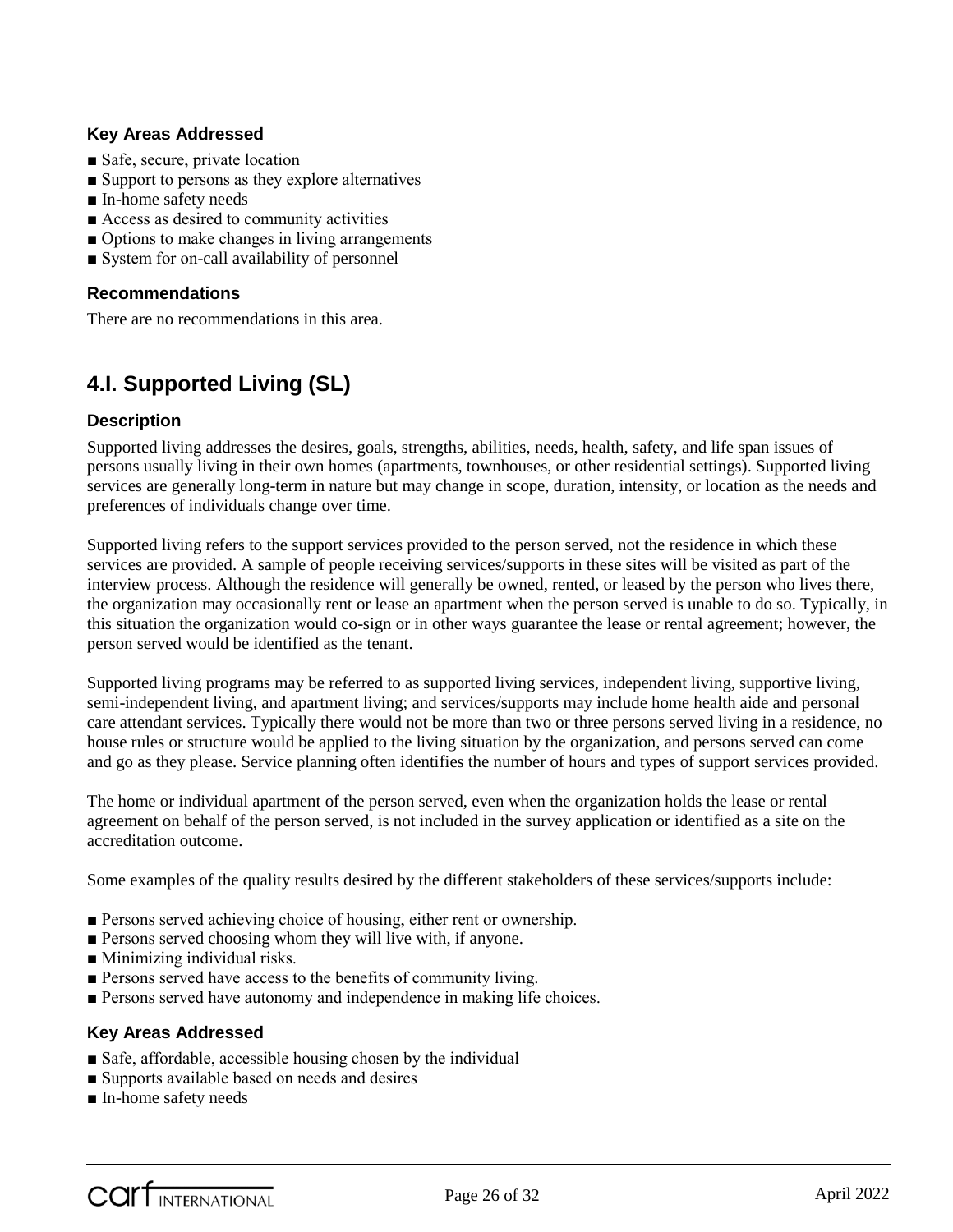- Living as desired in the community
- Support personnel available based on needs
- Persons have opportunities to access community activities

#### **Recommendations**

There are no recommendations in this area.

### **4.L. Behavioral Consultation Services (BCS)**

#### **Description**

The focus of Behavioral Consultation Services is to increase the ability of persons served to express more effective and acceptable behaviors. Behavioral strategies are implemented to teach the persons served better ways to manage environmental and personal stressors so that targeted behaviors are reduced and positive behaviors are learned and maintained. Through redirection of a targeted behavior to a more socially and culturally acceptable behavior, persons served are able to achieve increased participation in mainstream community activities. Behavioral Consultation Services includes services to address targeted behaviors such as eating disorders, disruptive behaviors, or self-injurious behaviors in the home or community.

#### **Key Areas Addressed**

- Competencies of personnel
- Team meetings
- Behavioral assessment input
- Individualized behavioral strategies to address targeted behaviors
- Strategies developed with key persons
- Training supports implementation
- Monitoring strategies

#### **Recommendations**

There are no recommendations in this area.

## **Section 5. Specific Population Designations/Enhancements**

### **5.D. Adults with Autism Spectrum Disorder (ASD:A)**

#### **Description**

Supports for adults with autism spectrum disorder (ASD:A) enhance accessibility and community membership opportunities for adults with ASD. Education, employment, residential, social, and recreational opportunities; identification from research of successful techniques to apply to service provision including treatment and intervention research; and lifelong planning are means to achieve full inclusion and participation.

Standards for ASD services and supports present a roadmap for successful outcomes in the lives of persons with ASD by encouraging organizational values that focus on individualized, person-centered services for persons to achieve full inclusion and participation as desired in their communities. Services involve families, networks of resources, and education and support communities for older adolescents transitioning to adulthood and adult persons with ASD.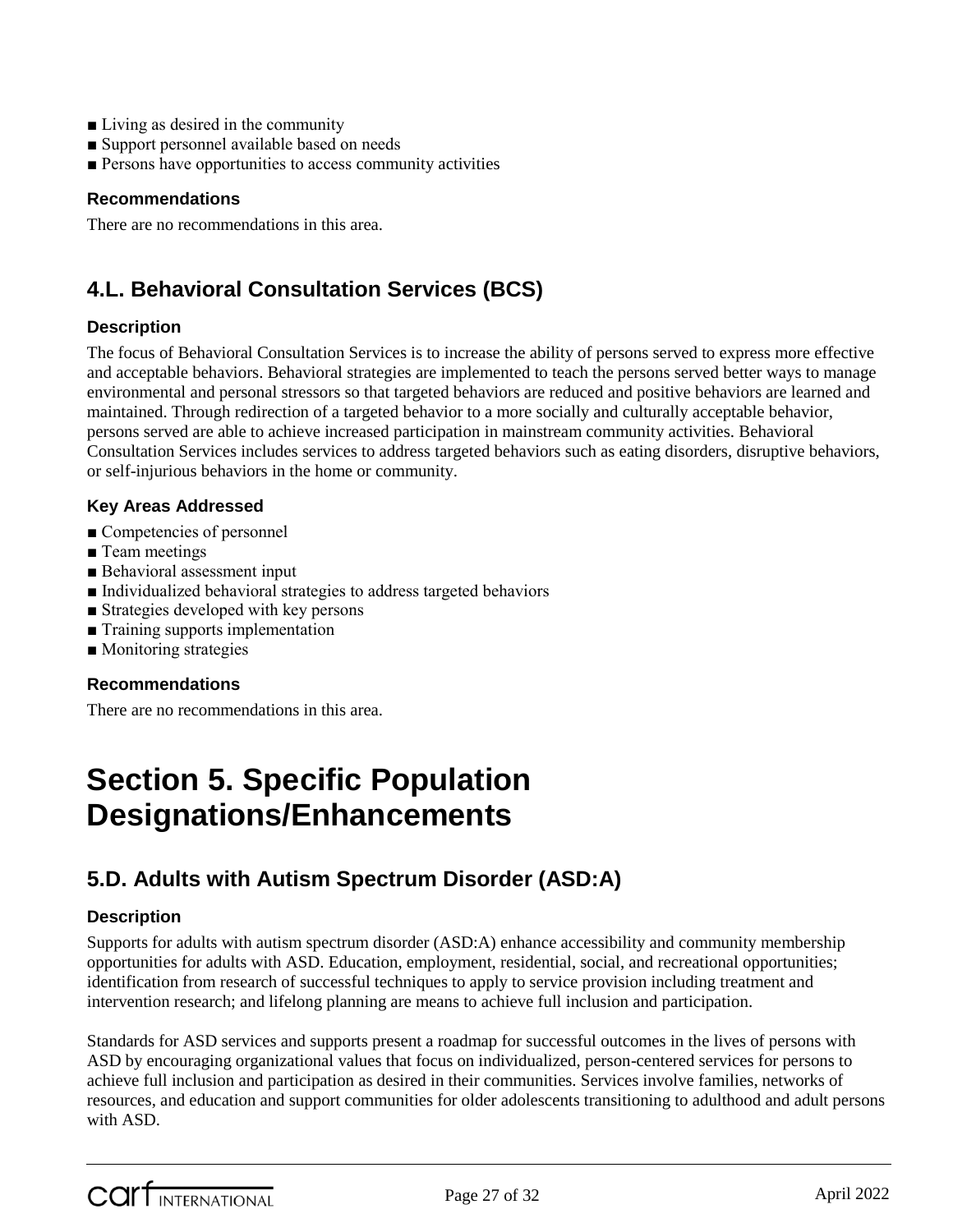The standards in this section focus on planning for transitions and development of supports as needed for persons with ASD, with the outcomes of employment, further education, community living, and life planning.

Some of the quality results (outcomes) desired by the different stakeholders of ASD services may include:

- Creating and supporting lifelong self-advocacy skills.
- Developing supports and community resources for persons and families.
- Enhancing quality of life by increasing social contacts and support communities.
- Encouraging service provider capacity building by networking with governmental, educational,
- business/employer, and other community resources.

■ Recognizing and sharing reliable evidence-based knowledge, innovations, interventions, and therapies with proven, research-based, and peer-reviewed track records of getting results.

■ Planning for transition from school to successful employment and community living supports.

■ Individualized, comprehensive life planning that is transferred to other service providers to ensure continuity of service planning and supports.

- Persons served moving toward:
	- Optimal use of natural supports.
	- A social supports network.
	- Self-help.
	- Greater self-sufficiency.
	- Greater ability to make appropriate choices.
	- Greater control of their lives.
	- Increased participation in the community.
	- Employment and/or continued education.

#### **Key Areas Addressed**

- Services reflect current ASD research
- Increased community awareness and understanding are promoted
- Personnel receive specific competency-based training
- Connections to community resources are facilitated

#### **Recommendations**

There are no recommendations in this area.

### **5.E. Children/Adolescents with Autism Spectrum Disorder (ASD:C)**

#### **Description**

Early identification, intervention, treatment planning, and educational strategies for children with autism spectrum disorder (ASD) remain a challenge for families, their physicians, community supports, and educational systems. Early recognition of the condition allows families to receive advice and support to help them adjust to the child's learning and development challenges and to mobilize resources to provide the best early intervention services for the child.

Services for children and adolescents with ASD are designed to provide to the child/adolescent and family a variety of resources that reflect sound research. The family will have access to results-oriented therapies, education, advocacy, and supports for their child's optimal progress and to establish a lifetime of positive learning and behaviors. Services involve families, networks of resources, and education and support communities for adolescents transitioning to adulthood. Individuals served under this designation may range from birth to the age of majority, although sometimes services for adolescents transitioning to adulthood are provided by programs that also serve adults. Ages served would be identified in a program's scope of services.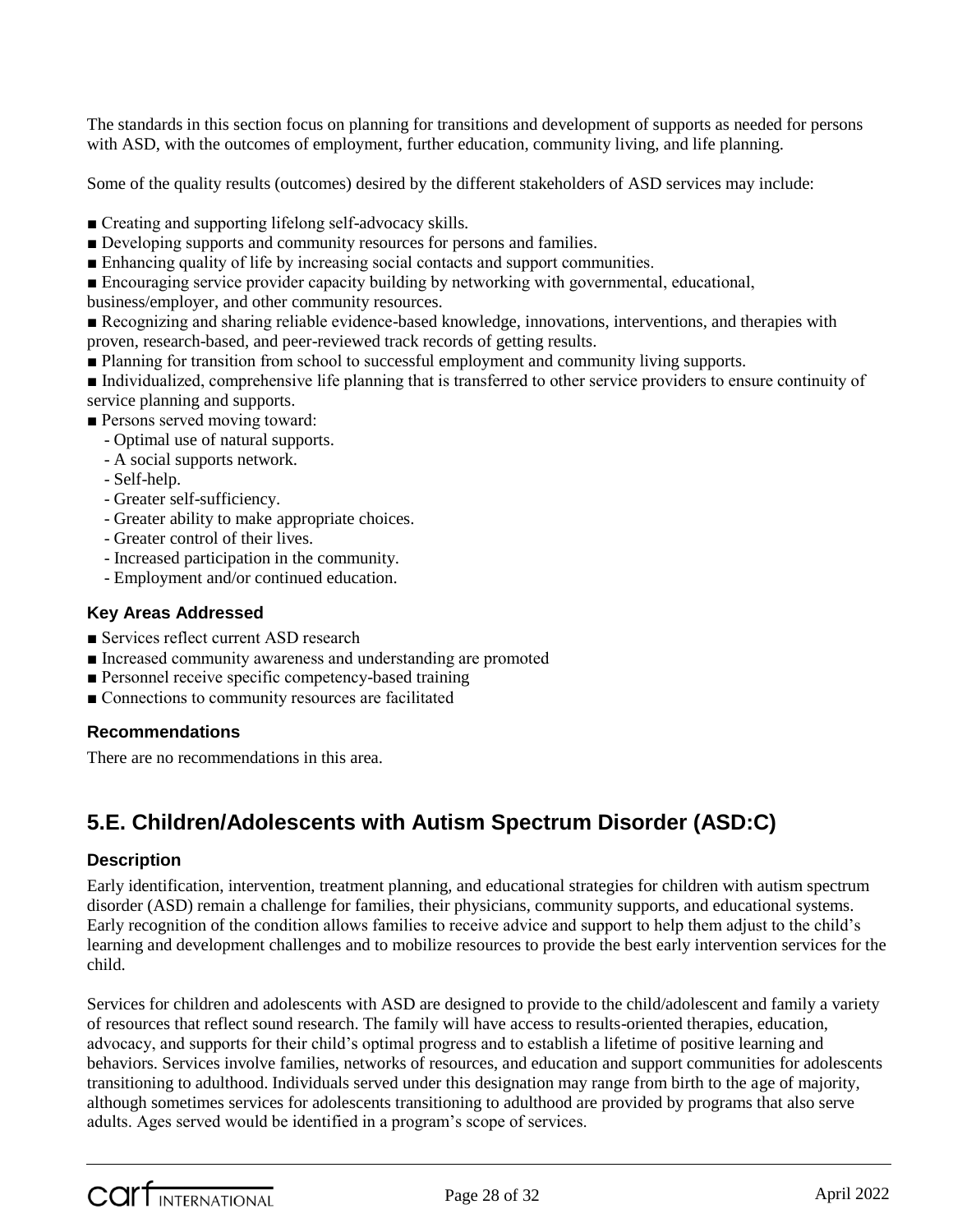Organizations with accredited services/supports for children with ASD are a resource for families, community services, and education. With the focus on continuous learning about ASD, the organization can assist parents with:

- Obtaining early intervention screening.
- Obtaining early intervention services.

■ Obtaining an evaluation by clinicians experienced in evaluating children with ASD to improve treatment and outcomes.

■ Navigating the multiple and complex systems that families need to coordinate, including medical, educational, mental health, disability, and community services.

■ Connecting to resources to identify and treat medical or other conditions associated with ASD, as they are needed, to improve independence, family well-being, and adaptive behavior.

- Gaining understanding of the core features of ASD and associated conditions.
- Adjusting and adapting to the challenges of raising a child with ASD.
- Understanding the future opportunities, services, and challenges that lay before them as they raise their child.
- Planning for transition to/from school and life planning.

■ Building linkages within segments of school systems and across school systems to facilitate successful transitions between placements.

■ Providing outcomes information to schools to enhance individualized education plans and employment transition planning.

- Connecting with mentors and parent-to-parent support groups or contacts.
- Connecting with community organizations and support groups dedicated to people with ASD.
- Becoming an advocate for policy changes, as desired.

#### **Key Areas Addressed**

- Services reflect current ASD research
- Community awareness and acceptance of ASD are promoted
- Personnel receive specific competency-based training
- Comprehensive evaluations result in option and referrals for appropriate services
- Services are family centered
- Families are connected to needed resources
- Timely transition planning is facilitated

#### **Recommendations**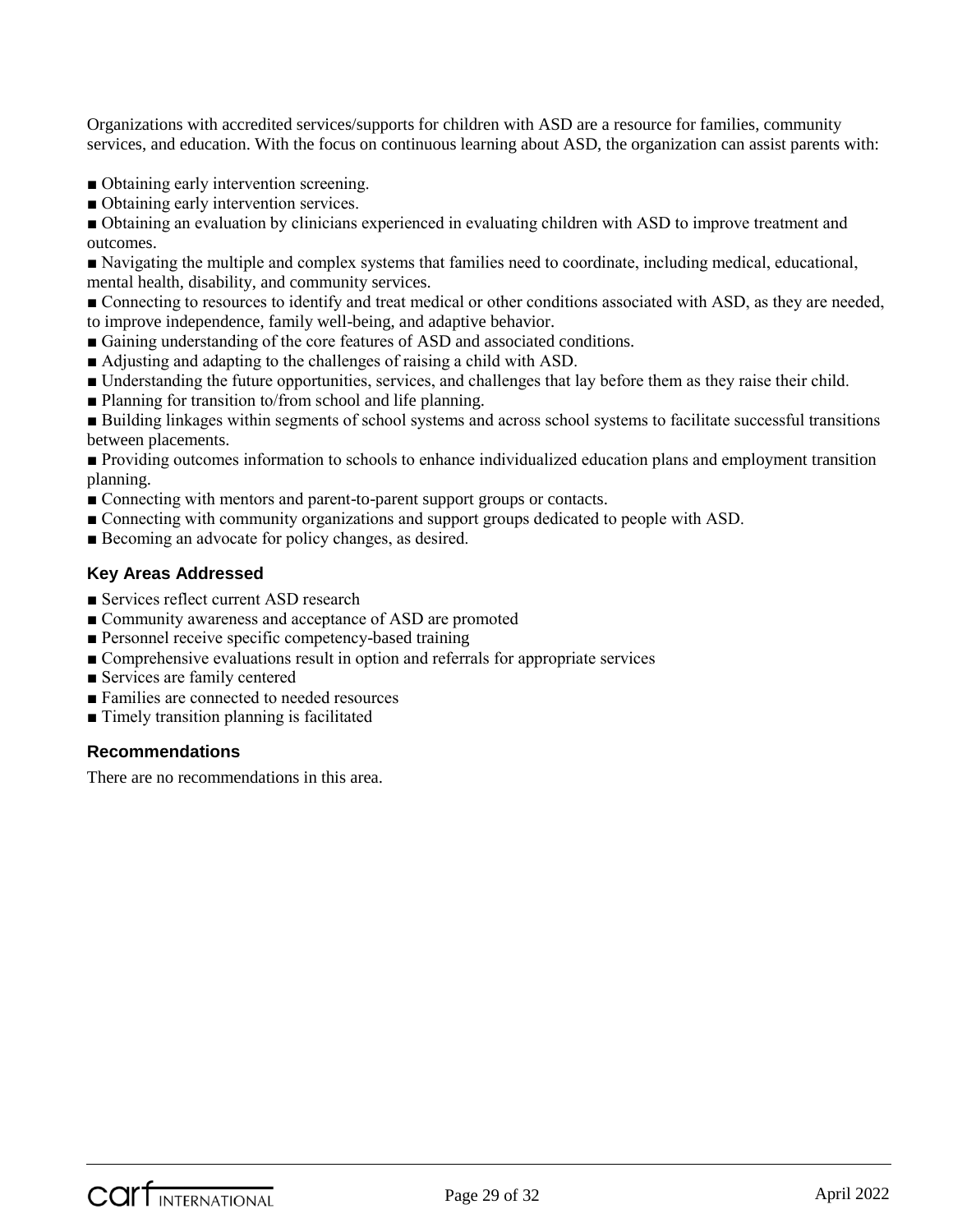## <span id="page-29-0"></span>**Program(s)/Service(s) by Location**

#### **The Arc of the Ozarks**

1501 East Pythian Street Springfield, MO 65802

Behavioral Consultation Services Community Employment Services: Employment Supports Community Employment Services: Job Development Community Integration Community Integration (Autism Spectrum Disorder-Adults) Services for Children and Youth: Child and Adolescent Services Services for Children and Youth: Child and Adolescent Services (Autism Spectrum Disorder-Children and Adolescents) Supported Living Supported Living (Autism Spectrum Disorder-Adults) Transition Services *Governance Standards Applied*

#### **Beth Court**

3216 Beth Court Grain Valley, MO 64029

Behavioral Consultation Services Community Housing

#### **Cassville Day Program**

Rural Route One, Box 1526-A Cassville, MO 65625

Community Integration

#### **Crowhaven Apartments**

1112 West Care Avenue Nixa, MO 65714

Community Integration Supported Living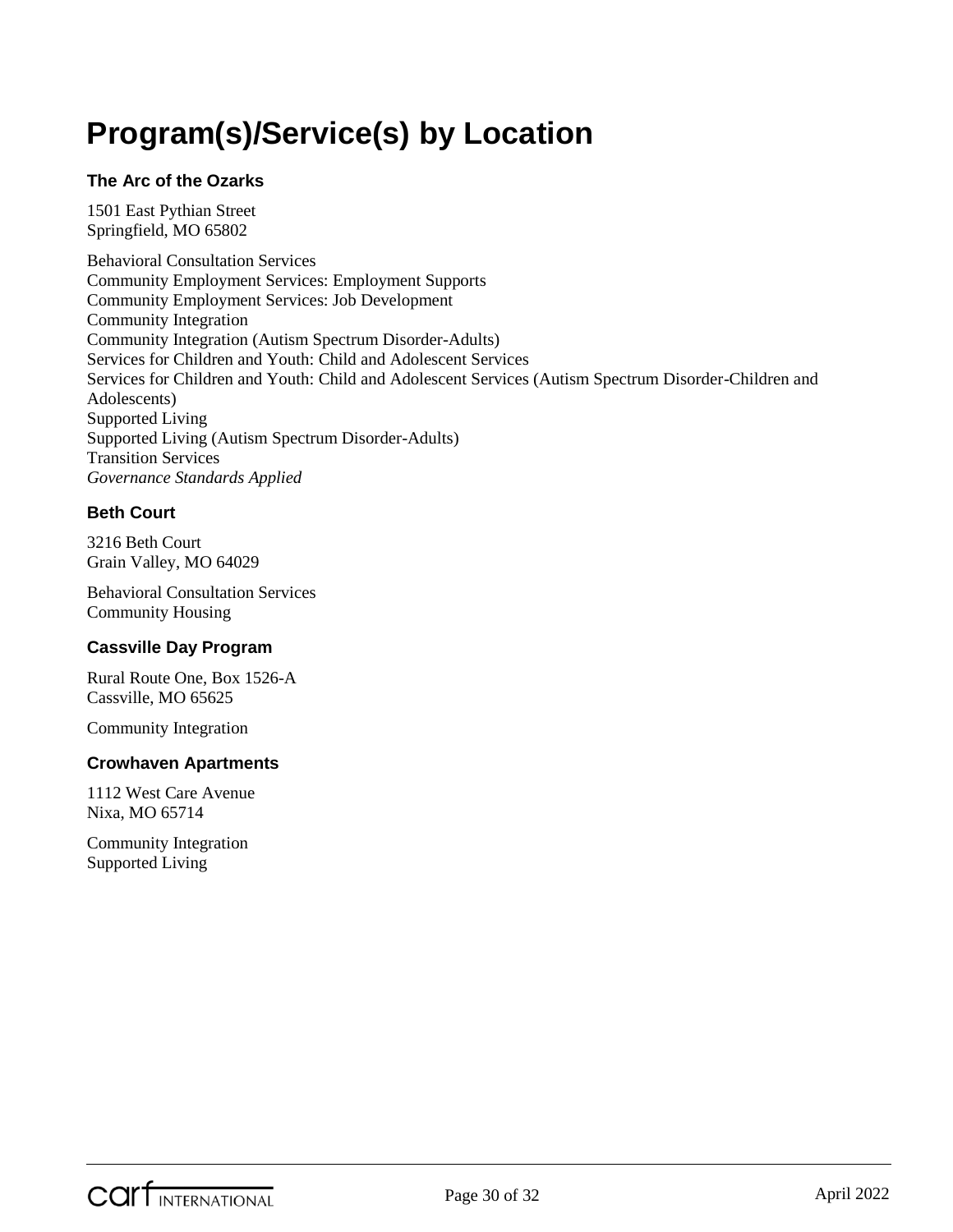#### **Elfindale Office**

1721 West Elfindale Street Springfield, MO 65807

Behavioral Consultation Services Community Employment Services: Employment Supports Community Employment Services: Job Development Community Integration Community Integration (Autism Spectrum Disorder-Adults) Services for Children and Youth: Child and Adolescent Services Services for Children and Youth: Child and Adolescent Services (Autism Spectrum Disorder-Children and Adolescents) Supported Living Supported Living (Autism Spectrum Disorder-Adults) Transition Services

#### **Emma J. Barber Home**

100 South Wall Street Mountain Grove, MO 65711

Community Housing Supported Living

#### **Kansas City Office**

19401 East US Highway 40, Suite 110 Independence, MO 64055

Behavioral Consultation Services Community Housing Supported Living

#### **Lombard Home**

3445 East Lombard Street Springfield, MO 65809

Community Housing

#### **Newport Home**

930 West Madison Street Springfield, MO 65806

Community Housing

#### **Sagamont Home**

1912 South Sagamont Avenue Springfield, MO 65807

Community Housing (Autism Spectrum Disorder-Adults)